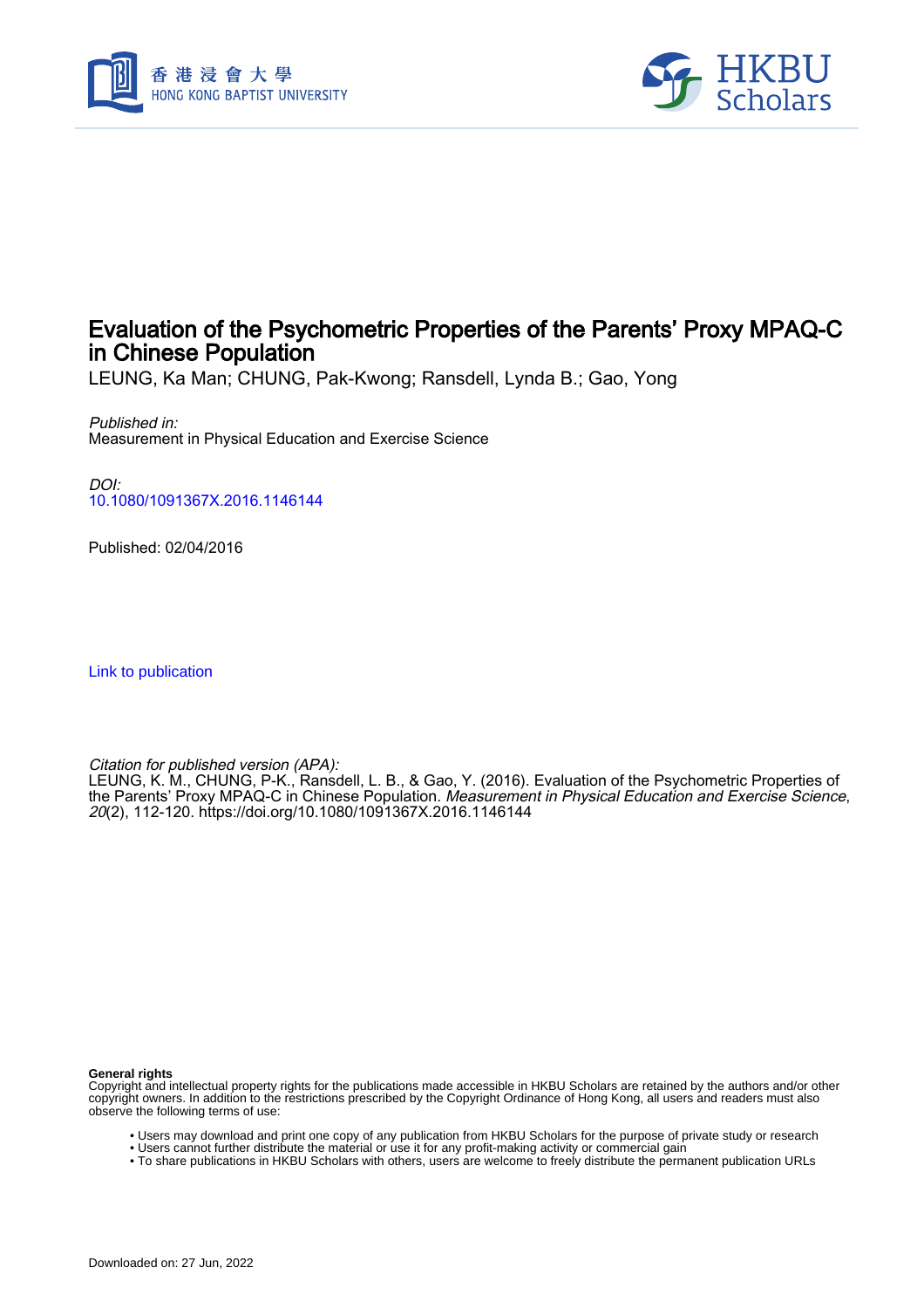|                           | $\overline{\phantom{a}}$                                                                     |
|---------------------------|----------------------------------------------------------------------------------------------|
| $\mathbf 1$               |                                                                                              |
| $\overline{2}$            |                                                                                              |
| $\ensuremath{\mathsf{3}}$ |                                                                                              |
| $\overline{\mathbf{4}}$   |                                                                                              |
| 5                         |                                                                                              |
| $\boldsymbol{6}$          |                                                                                              |
| $\overline{7}$            |                                                                                              |
| $\bf 8$                   |                                                                                              |
| $\boldsymbol{9}$          |                                                                                              |
| $10\,$                    | Journal: Measurement in Physical Education and Exercise Science                              |
| $11\,$                    | Evaluation of the psychometric properties of the parents' proxy MPAQ-C in Chinese population |
| $12\,$                    | DEC 03, 2015                                                                                 |
| 13                        | (Original article)                                                                           |
|                           |                                                                                              |
| $14\,$                    |                                                                                              |
| 15                        |                                                                                              |
| 16                        |                                                                                              |
| $17\,$                    |                                                                                              |
| 18                        |                                                                                              |
| 19                        |                                                                                              |
| 20                        |                                                                                              |
| 21                        |                                                                                              |
| 22                        |                                                                                              |
| 23                        |                                                                                              |
|                           |                                                                                              |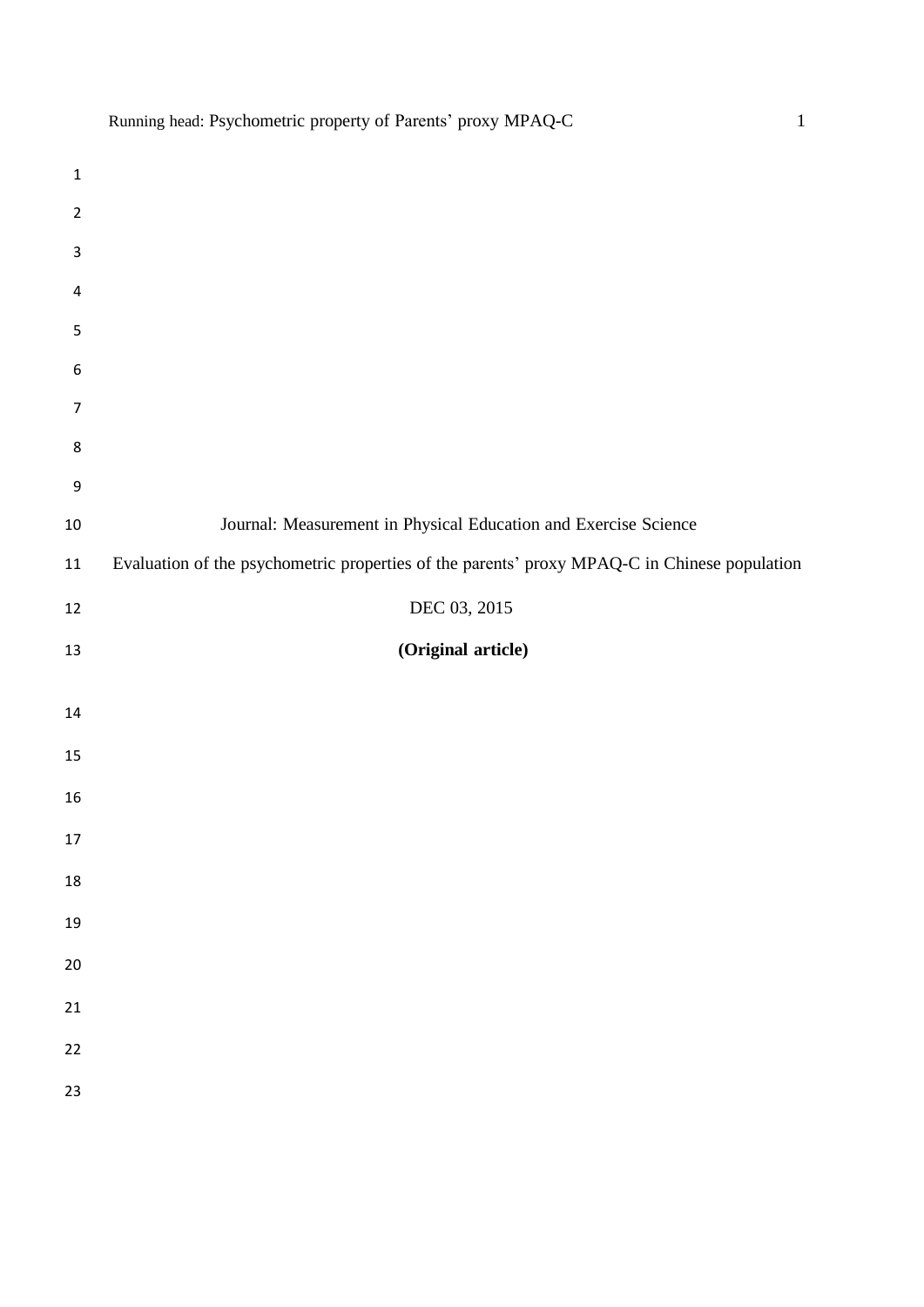# Abstract

| 3              | We examined psychometric properties of a Modified Physical Activity (PA)                                     |
|----------------|--------------------------------------------------------------------------------------------------------------|
| 4              | Questionnaire for Children (MPAQ-C). Thirty-two parents (study 1), forty primary school                      |
| 5              | students (6-9 yrs) and one of each student's parents (study 2), and 625 parents (study 3) completed          |
| 6              | the MPAQ-C. The MPAQ-C (6 items) measured children's physical activity (PA) after school,                    |
| $\overline{7}$ | and during evenings and weekends for seven days. Test-retest reliability (study 1) and                       |
| 8              | convergent validity (study 2) were measured. Factor validity of the MPAQ-C (study 3) was                     |
| 9              | examined using confirmatory factor analysis (CFA). A single factor model of the MPAQ-C                       |
| 10             | fit the data well ( $\chi^2$ (9) = 42.78, p < .001; comparative fit index [CFI] = .977; non-normed fit       |
| 11             | index [NNFI] = .962; root mean square error of approximation [RMSEA] = .079 [90% $CI =$                      |
| 12             | .057 to .11]), with good test-retest reliability, composite reliability (.80) and convergent validity.       |
| 13             | The factor loadings of MPAQ-C were invariant across fathers/mothers ( $\Delta X^2(6) = 3.44$ , p > .05). The |
| 14             | MPAQ-C is a suitable parent proxy for measuring PA in young Chinese children.                                |
| 15             |                                                                                                              |
|                |                                                                                                              |

Keywords: exercise, children, physical activity, family, questionnaire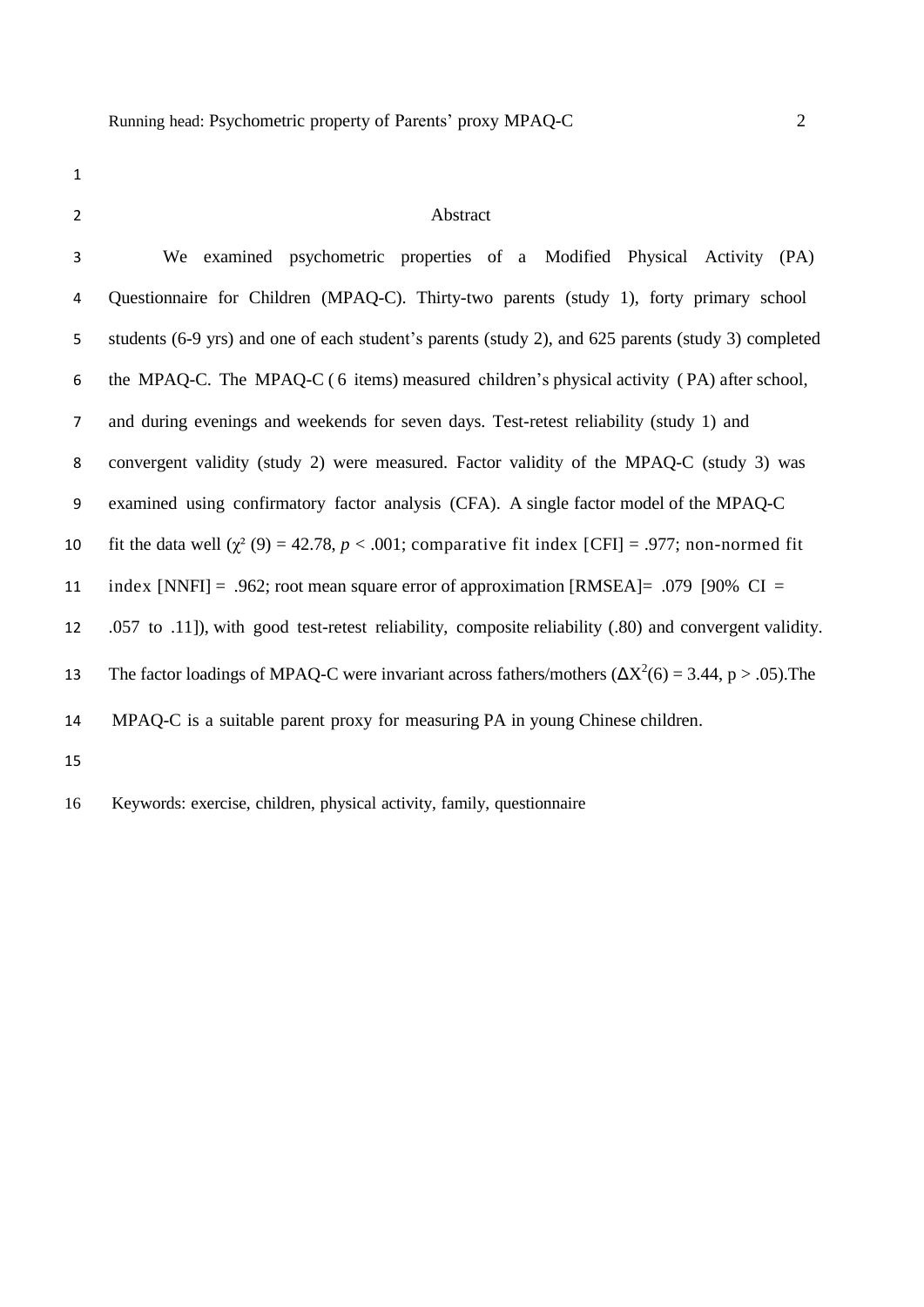#### 1 Introduction

 The role that Physical Activity (PA) plays in health promotion and prevention of lifestyle- related diseases is well established (United States Department of Health and Human Services, 2000). While it is generally accepted that PA improves health, children's participation in PA is lower than it should be in Hong Kong. In 2009, the Leisure and Cultural Services Department (LCSD) analyzed the pattern of PA in a sample of Hong Kong citizens. In young children aged 7-12 years old, even including the PA in physical education class, only about 34% of Hong Kong's children met the age-specific PA recommendation (i.e., engaged in moderate-to-vigorous PA for at least 60 minutes, 5 days a week) established by the National Association for Sport and Physical Education (2004). When PA in physical education class was not included, only 21% of young Hong Kong children met the aforementioned PA recommendation.

 In studying sedentary behaviors in Hong Kong children, Lam, Sit and Cerin (2010) revealed that children were quite sedentary, spending an average of 2.6 hours per day watching TV and playing video or other non-electronic games in a seated position. In addition, researchers have concluded that 30–70% of obese children and adolescents would remain obese adults (Kotani et al., 1997; Whitaker, Wright, Pepe, Seidel, & Dietz, 1997). Given the prevalence and consequences of physical inactivity and obesity, there is ample rationale for accurately measuring children's PA to facilitate PA promotion. Bauman, Phongsavan, Schoeppe, and Owen (2006) stated that valid and reliable measurement of PA, applicable to children, are needed in health promotion: a) to identify level of PA in and among populations; b) to understand the correlates or determinants of PA, and its relationship to health related outcomes; and c) to measure the impact and effectiveness of PA related programs and interventions.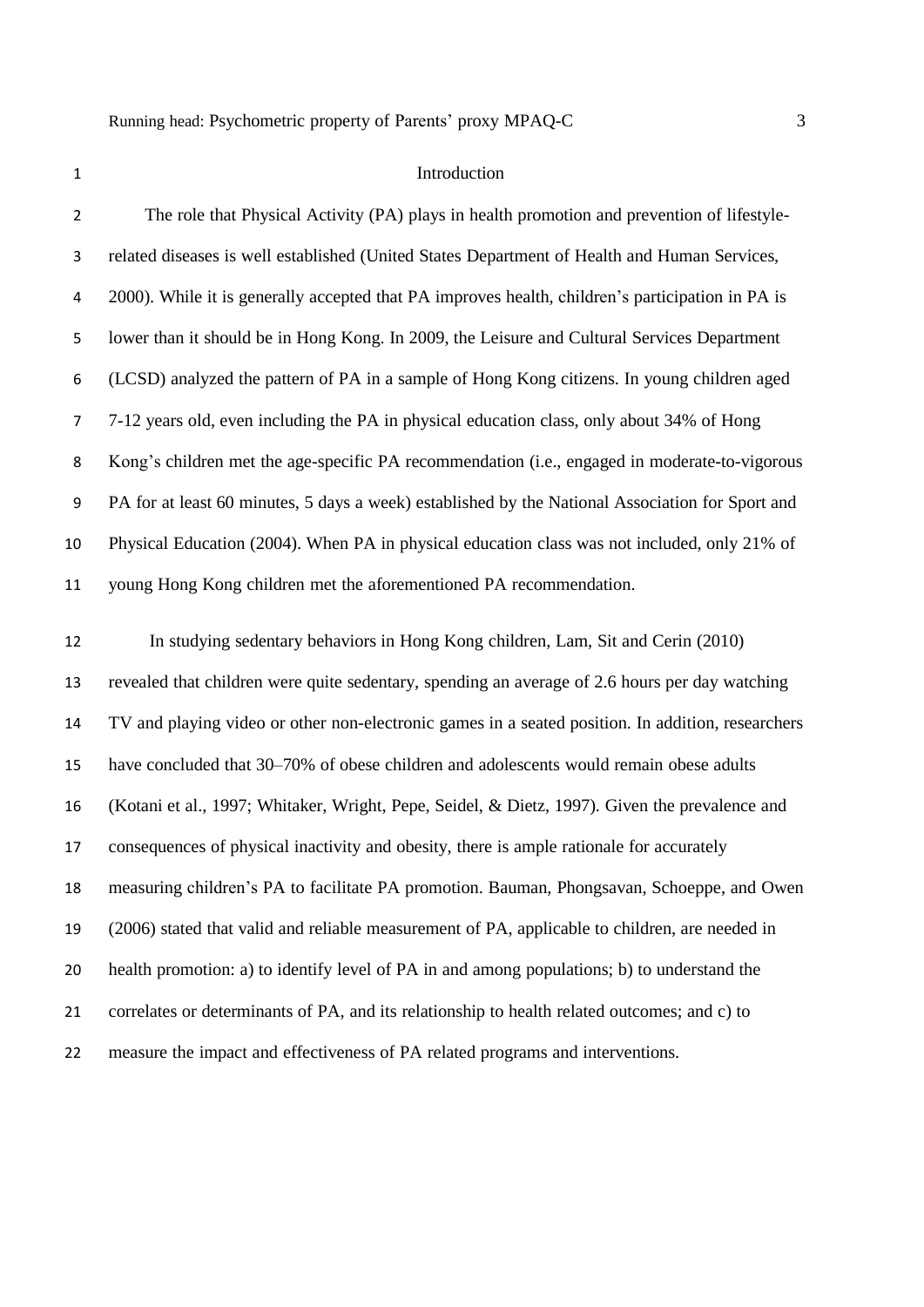| $\mathbf{1}$     | Unlike measuring PA in adults, measuring PA in children is more challenging because                   |
|------------------|-------------------------------------------------------------------------------------------------------|
| $\overline{2}$   | children's PA is short-lived and intermittent, and it is often difficult to measure due to children's |
| 3                | lack of comprehension of various PA concepts (Baquet, Stratton, Van Praagh, & Berthoin, 2007).        |
| 4                | When measuring PA in children, most researchers use direct observation, heart rate monitoring,        |
| 5                | accelerometry, pedometers and/or self-report questionnaires (i.e., interviews, diaries, and proxy     |
| 6                | reports). Among these measurements, self-report questionnaires are preferable because they are        |
| $\overline{7}$   | inexpensive, easier to administer, can collect data from large samples, and have the ability to       |
| 8                | gather different types of activity-related information (e.g., PA type, frequency, duration, and       |
| $\boldsymbol{9}$ | intensity). Conversely, some researchers who measured PA in children contended that using self-       |
| 10               | administered questionnaires in children might induce measurement errors (Loprinzi & Cardinal,         |
| 11               | 2011; Sallis, Buono, Roby, Carlson, & Nelson, 1990; Trost, 2007). Children younger than 10            |
| 12               | years of age could not recall their PA, and they had trouble understanding questionnaires. Trost      |
| 13               | et al. $(2000)$ evaluated $4th$ grade students' understanding of PA by asking them to evaluate an     |
| 14               | activity-related checklist. Without video and verbal descriptions, 35.6% of the students could not    |
| 15               | complete the checklist correctly.                                                                     |

 Because of the aforementioned difficulties measuring children's PA, many researchers have asked parents and teachers to watch their children's PA and record it. This type of measure of PA is also known as proxy reporting of PA. Conflicting evidence exists relative to the accuracy of proxy-reports for children's PA. Sirard and Pate (2001) reviewed the accuracy of proxy-reports for PA of children aged 6 years old or below and concluded that evidence of their validity was limited due to proxy bias such as social desirability (i.e., parents want researchers to believe that their children are more active than they truly are). Importantly, the accuracy of the proxy report is subject to the amount of time that proxy respondents are next to the children. As a result,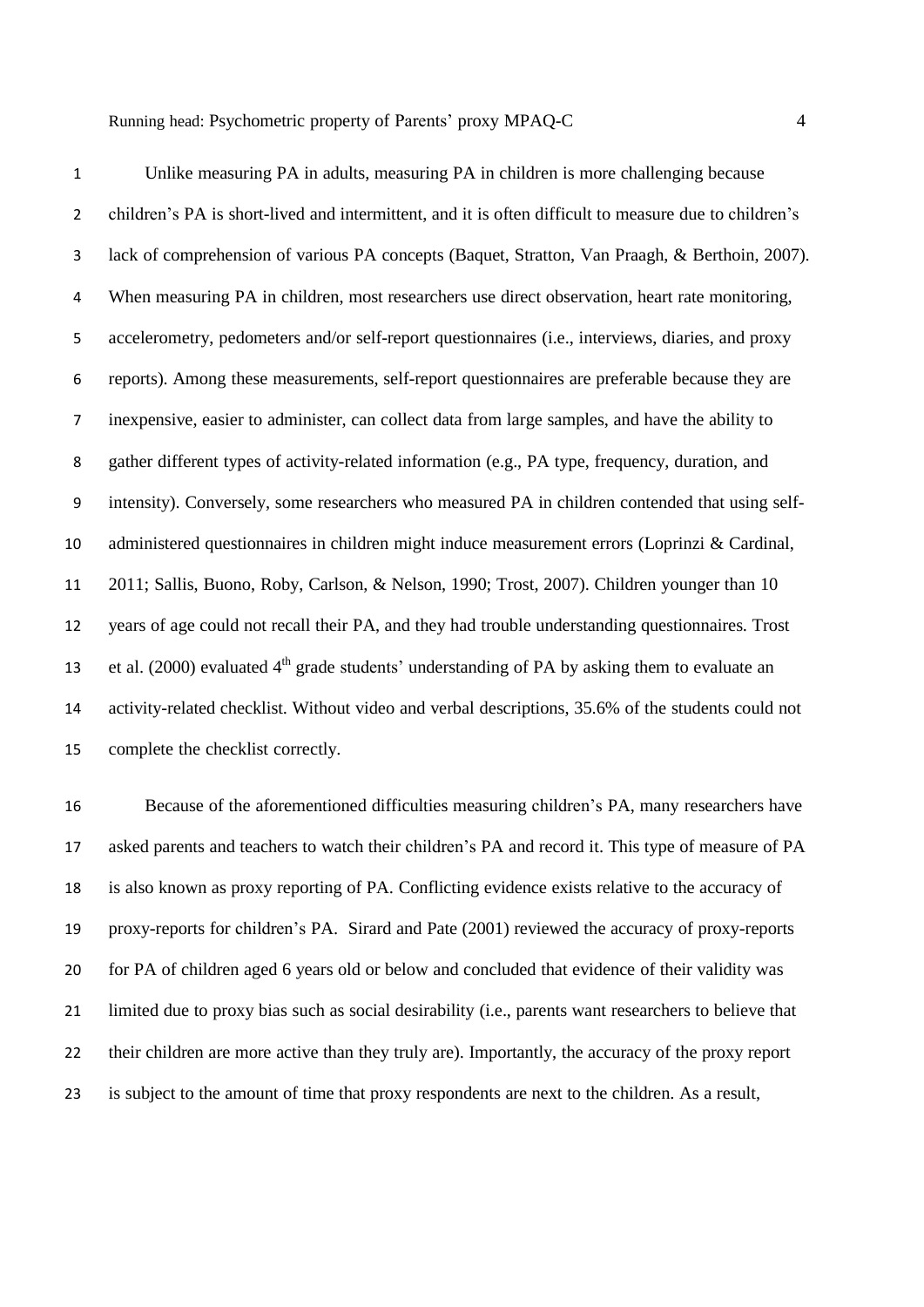parents reported that they had difficulties reporting children's PA when their children were at school (Telford, Salmon, Jolley, & Crawford, 2004). In addition to validity, there are also concerns related to the reliability of some parents' proxy report on children's PA because intra- class-correlation coefficients (ICCs) were only low to moderate (ICCs ranged .20 - .70) for some proxy measures (Janz, Broffitt, & Levy, 2005; Purslow, Jaarsveld, Semmler, & Wardle, 2009; Sithole & Veugelers, 2008).

 However, some studies concluded that agreement was fair-to-moderate among children's 8 PA and their parents' proxy-reports of their child's PA (Sithole & Veugelers, 2008), with most of the information being accurate (Dowda et al., 2007). For example, Sithole and Veugelers (2008) compared children's reports on their PA with those of their parents; the kappa score between children's and parents' reports of organized sport participation was fair (.41). Similarly, Chow and Louie (2010) compared the parent proxy report of children's PA with pedometry and accelerometry. Acceptable convergent validity of parent proxy report of children's PA was found 14 when compared with pedometer steps  $(r = .73)$ .

 Therefore, it appears that parental proxy reports achieved a certain degree of accurate estimates about their children's PA output. However, additional research efforts are warranted to confirm if parent proxy reports are valid and reliable in measuring children's PA, especially for children's PA outside of school because the after-school period is considered to be a predictive and critical period for assessing children's overall PA (Welk, Corbin, & Dale, 2000).

 Therefore, given the need to continue to examine ways in which parent proxy can be improved to accurately report children's PA, the objective of this study was to examine the psychometric properties of a Modified Physical Activity Questionnaire for Children (MPAQ-C)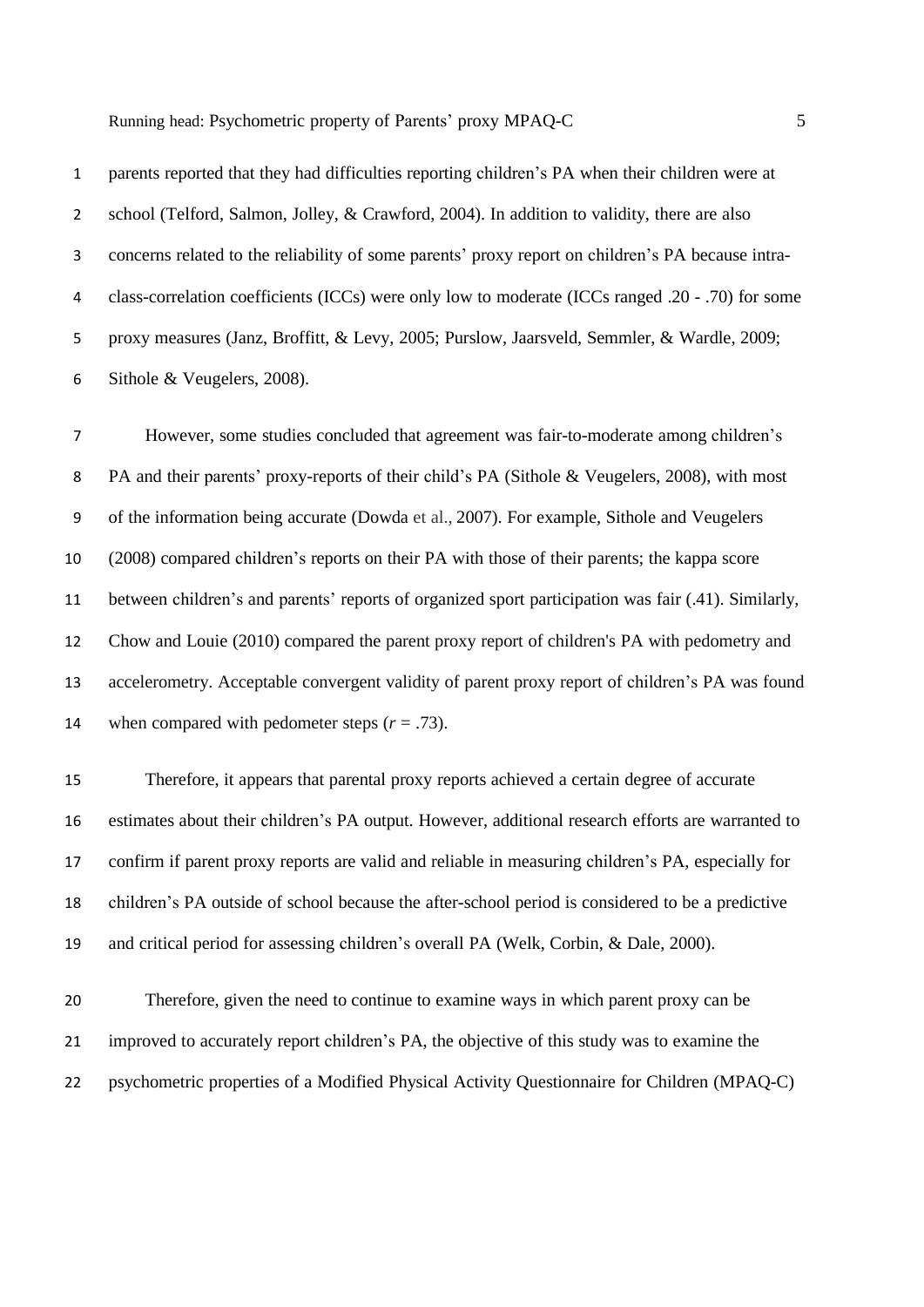that was used by Chinese parents to report their young children's PA participation outside school time. Three studies were done to accomplish the above objective. Study 1 assessed the test-retest reliability of MPAQ-C across respondents twice in a 2-week interval. Study 2 assessed the convergent validity of the MPAQ-C, comparing the relationship between the child's PA level reported by parents (i.e., MPAQ-C) and actual level of PA measured by pedometer-recorded step counts. Study 3 examined the factor validity (i.e., how well the questionnaire items measure the construct) of MPAQ-C in a large sample of parents.

 It is worth noting that only primary school students aged 6 to 9 years old were invited to participate in this study. This age group was selected for several reasons. First, it follows recommendations issued in a meta-analysis that investigated the relationship between parental behavior, and children and adolescent PA levels (Pugliese & Tinsley, 2007). This meta-analysis, which included children between the ages of 2 and 15 years, and demonstrated a moderate positive relationship between parental behavior and child PA levels, issued a call for a more focused examination of PA measurement in children (Pugliese & Tinsley, 2007). Given the need to 15 further examine valid and reliable measures of PA in children, we elected to include  $6 - 9$  year old children in this study. Secondly, Partridge, Brustad, and Babkes Stellino (2008**)** suggest that parental influence is at its peak in the earliest stages of their children's lives and diminishes through adolescence. Given the strong level of influence of parents on children at this younger age, it is important to accurately measure PA and facilitate PA participation during this developmental stage of a child's life. A third reason that this age group was studied is that during their early developmental phase (under the age of 13 y), children spend large amounts of free 22 time with parents, outside of school (Hofferth & Sandberg, 2001). Finally, previous researchers have suggested that using parental proxy to monitor children's PA, especially when they can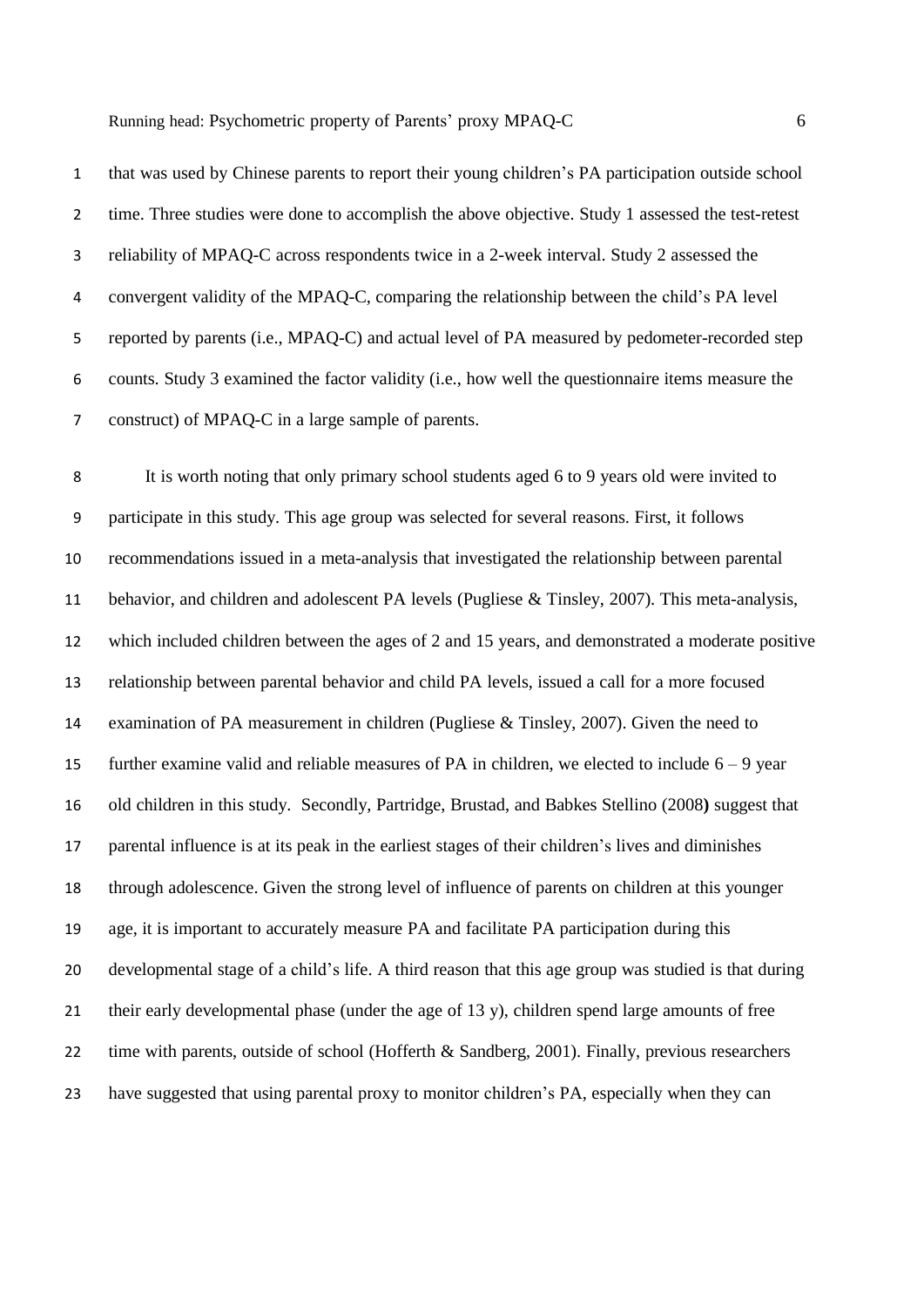| $\mathbf{1}$   | watch the types of PA in which they engage, can be as accurate (or more accurate) than other      |
|----------------|---------------------------------------------------------------------------------------------------|
| $\overline{2}$ | types of PA measurement (Chow & Louie, 2010; Sithole & Veugelers, 2008). Since this type of       |
| 3              | research has not been previously done in Chinese children, and since there is a need for more     |
| 4              | valid and reliable ways to measure PA in younger children, we believe that studying the potential |
| 5              | usage of parent proxy to report children's PA when they are 6-9 years of age may significantly    |
| 6              | enhance our knowledge about PA in this population, and it may help researchers design more        |
| $\overline{7}$ | effective PA interventions in the future.                                                         |
|                |                                                                                                   |
| 8              | Methods                                                                                           |
| 9              | Participants                                                                                      |
| 10             | Study 1. A total of 32 parents of primary school students (Mean = 7.13, SD = 1.00 yrs)            |
| 11             | completed the MPAQ-C twice in 2 weeks during the spring of 2010. Response rate was 80%.           |
| 12             | Most parent respondents were 31 -50 years old (93.3%) and mothers (70%), who had attained at      |
| 13             | least a secondary or primary school education (73.3%). About 30% of the parent participants       |
| 14             | were housewives or retired.                                                                       |
| 15             | Study 2, conducted also in the spring of 2010, used a convenience sample of 40 students           |

16 (Mean age  $= 6.75$ , SD  $= .44$  yrs) from a primary school in Hong Kong, and one of each student's parents. Fifty student-parent pairs were invited to participate in the study, and forty pairs agreed to participate. Eighty percent of the proxy reports from the MPAQ-C were completed by mothers. Only 22.6% of parents had attained an undergraduate education level or above. Children's mean 20 body mass index (BMI) was  $16.56 \pm 3.00 \text{ kg/m}^2$ , and children were average in size (height: 21 132.42  $\pm$ 5.46 cm and weight: 29.03  $\pm$  6.42 kg).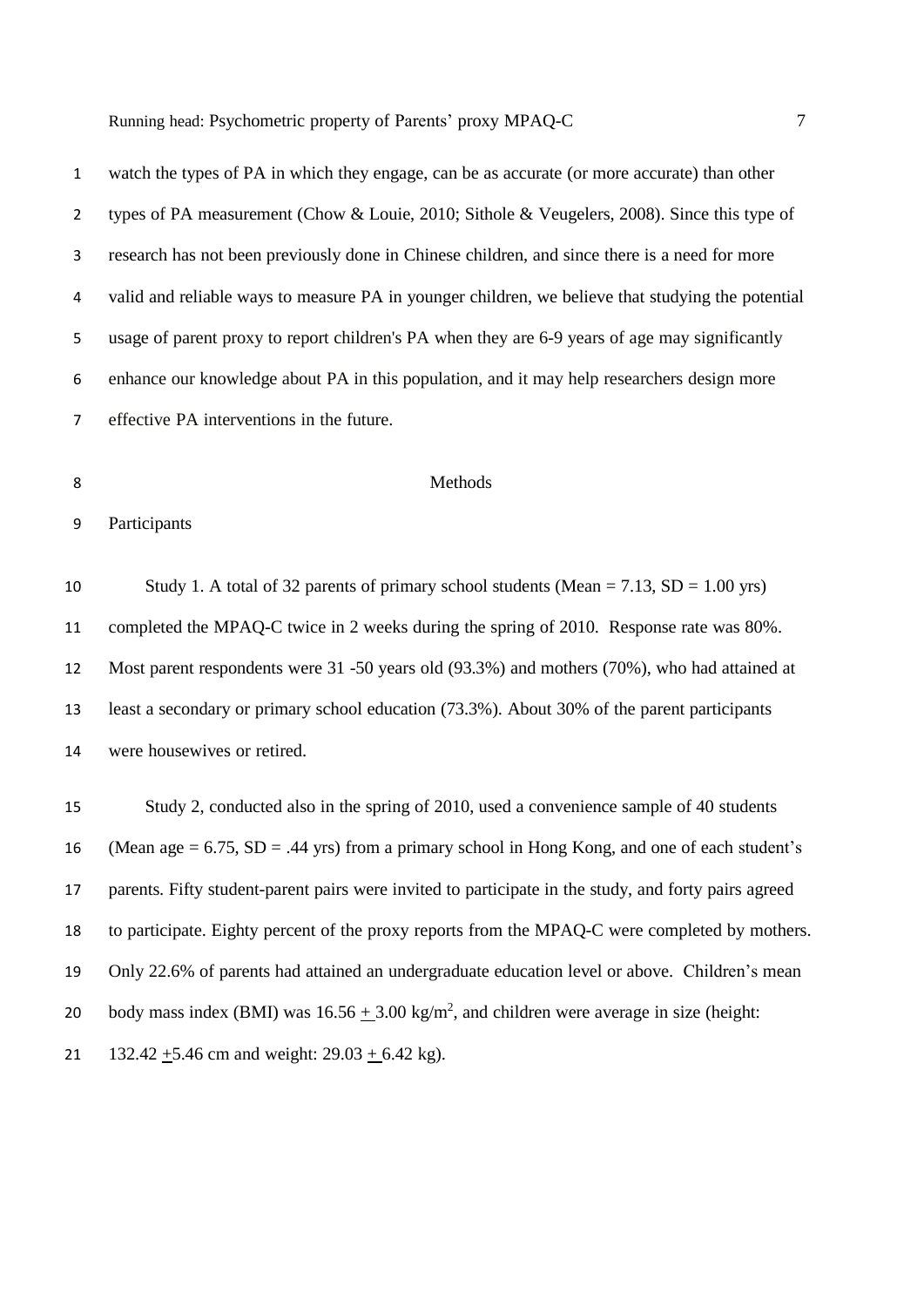Study 3. A total of 625 parents of students (6-9 yrs) in 8 primary schools were invited to participate in Study 3. Using convenience sampling, parents of students from 8 primary Schools located in Kowloon, Hong Kong Island and New Territories of Hong Kong participated in the study. Parents were surveyed between March and April of 2011. This sample size met Bentler and Chou's (1987) sample size recommendation of a ratio of at least 10:1 (participants to estimated parameters) for a Confirmatory Factor Analysis (CFA). After conducting data management (see "Data analysis"), data from 595 parents (95%) were included in further data analysis. Most of the parents were mothers (75.4%) and most children were from two-parent families (93.9%). About 30% of parents had attained undergraduate or postgraduate education level. Informed consent from parents was obtained by returning the signed consent forms and completed questionnaires for the aforementioned studies.

### Measures

 MPAQ-C. The Modified Physical Activity Questionnaire for children (MPAQ-C) was completed by parents who assessed childrens' participation in PA outside school time during the past seven days (Crocker, Bailey, Faulkner, Kowalski, & McGrath, 1997). This instrument, which has previously been utilized with children ages of 9 to 14 years, originally consisted of 9 items measuring the frequency with which children do PA in various situations and times (e.g., school, recess, after school, evening, etc.). Three items were removed for this study because parents could not observe children's PA in some circumstances (e.g., during school recess, in PE classes, during lunch time at school). The removed items were "In the last 7 days, what did you do most of the time *at recess*?", " In the last 7 days, *during your physical education (PE)* classes, how often were you very active (playing hard, running, jumping, throwing)?" and "In the last 7 days, what did you normally do *at lunch* (besides eating lunch)?" An example of a remaining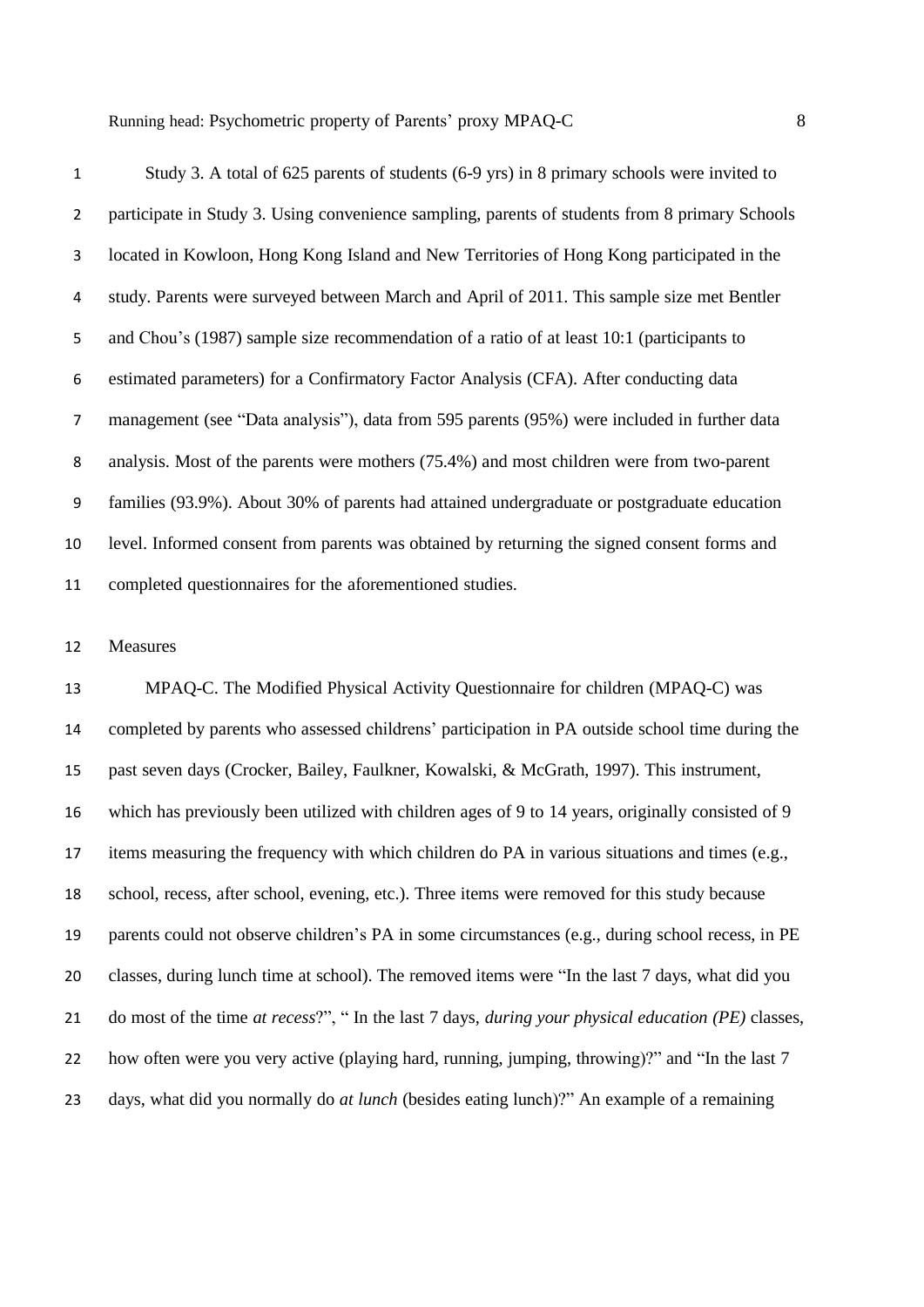| $\mathbf{1}$   | question in this MPAQ-C was "In the last 7 days, on how many days right after school, did your        |
|----------------|-------------------------------------------------------------------------------------------------------|
| $\overline{2}$ | child do sports, dance, or play physical related games in which s/he was very active?" A five-        |
| 3              | point Likert-type scale ranging from $1 =$ "none" to $5 =$ "6 or 7 times last week" was used.         |
| 4              | We did not feel it was necessary to modify the questionnaire for use with younger children            |
| 5              | because younger children were not reading and interpreting the questionnaire—parents were             |
| 6              | answering the questions. Further, even though children's physical developmental abilities are         |
| 7              | different as they age and mature, their capacity for movement, and a parent's capacity to             |
| 8              | determine whether a child was "very active" are likely consistent across the age spectrum of          |
| 9              | growing children.                                                                                     |
| 10             | The original 9-item Physical Activity Questionnaire for Children (PAQ-C) has moderate to              |
|                |                                                                                                       |
| 11             | high test-retest reliability in children aged 9 to 14 years ( $r = 0.75$ for males and $r = 0.82$ for |
| 12             | females). Also, convergent validity was supported in children aged 8 to 13 years, given the           |
| 13             | strong relationship of the PAQ-C score to activity rating $(r = 0.63)$ and the moderate correlation   |
| 14             | between the PAQ-C score and the week summation of 24-hr moderate-to-vigorous activity                 |
| 15             | recalls $(r = 0.53)$ (Kowalski, Crocker, & Faulkner, 1997). The reliability and validity of the       |

 that information, in addition to information about the appropriateness of using the MPAQ-C with Chinese children.

 Pedometer. Children's PA was also measured using a pedometer (Yamax Digiwalker SW-20 200). Student walking steps were recorded by wearing pedometers every day for seven days. Parents assisted with recording their children's step count on a step record sheet at the end of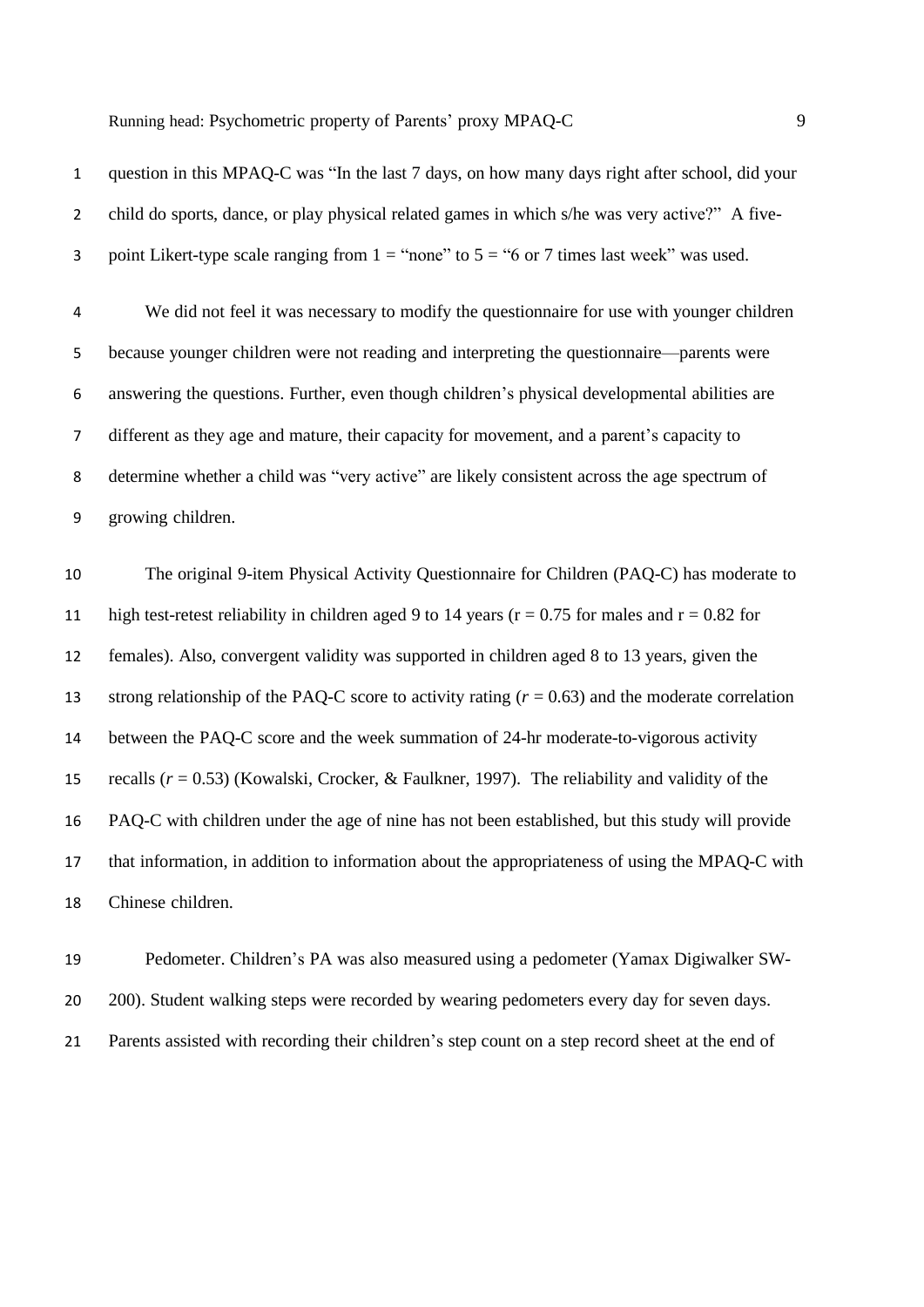these seven days. From pedometers, the average step count per day was calculated by adding the step count over seven days and dividing by seven days.

Procedures

 Study 1. A cover letter stating the purpose of study was sent to school principals. Once the principal agreed to participate in the study, a site visit was arranged. On the site visit, instructions about the study were given in classes, and questionnaires were distributed to students during the site visit. After school on the same day, students brought the questionnaires to one of their parents and asked them to complete it twice during a 2-week interval.

 Study 2. Similar to study 1, once school principals' consent to participate in the study was confirmed, a site visit was arranged. During the site visit, students were instructed to clip the pedometer to a waist band or belt at the waist and placed it parallel to the ground according to the manufacturer's recommendations. Students were required to put the pedometer on their waist the whole day, except during bathing, swimming and sleeping, from Monday to Sunday consecutively during a week. Before the study began, students were given one day to practice using the pedometer. Any Pedometer that was tested and had technical difficulties was replaced by another pedometer in good condition. On the following seven days, students measured their walking steps by wearing pedometers. Parents assisted children with recording their step count on a step record sheet every day for seven days. On the seventh day, parents were asked to complete a modified PA Questionnaire for Older Children (MPAQ-C). This questionnaire took approximately 5 minutes to complete. A small gift was given to students who participated in studies 1 and 2 to recognize their contribution to the study.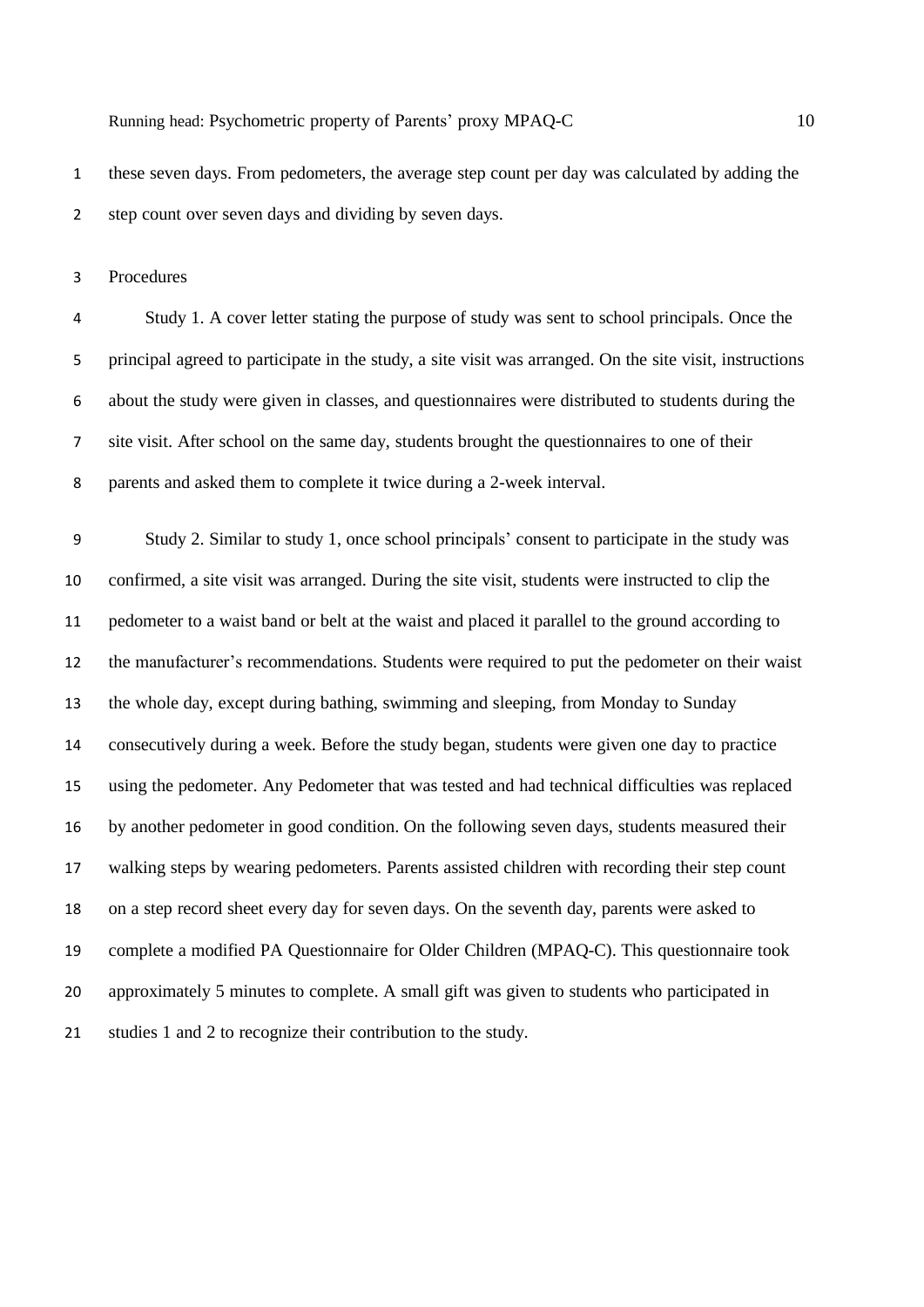Study 3. The procedures for this study were very similar to that of study 2, except that students were not required to put the pedometer on during the study period. After obtaining the school principals' consent, with instruction, students brought the questionnaires to one of their parents and asked them to complete it. On average, parents finished the entire questionnaire in 5 minutes.

Data analysis

 Data collected for the three studies were analyzed using both maximum-likelihood estimation in *LISREL* 9.1 (Jöreskog & Sörbom, 1993) and Statistical Package for the Social Sciences (SPSS) (Version 21.0) with a significance level set at *p* < .05.

 Study 1. To determine test-retest reliability of the MPAQ-C, intra-class correlation coefficients (ICCs) were used to assess the repeatability of answers across respondents twice in a 2-week interval. ICCs higher than .70 are classified as acceptable (Nunnally & Bernstein, 1994). Cronbach's alpha coefficients were examined to evaluate the internal consistency of the questions. In general, the higher the Cronbach's alpha coefficient (i.e., closer to 1) the more likely it is that items in a scale measured the same construct. A widely-accepted cut-off value of .70 was utilized, based on current practice (Nunnally, 1978).

 Study 2. To assess the convergent validity of the MPAQ-C, a monotrait-heteromethod was used to assess the relationship between children's PA level reported by parents (i.e., MPAQ-C) and actual level of PA measured by pedometer-recorded step count. Pearson Correlation was thus acquired to measure this relationship. Correlation coefficients less than .45 indicate a small relationship, .50-.75 indicate a moderate to good relationship, and equal to or greater than .8 is considered a strong relationship (Field, 2009).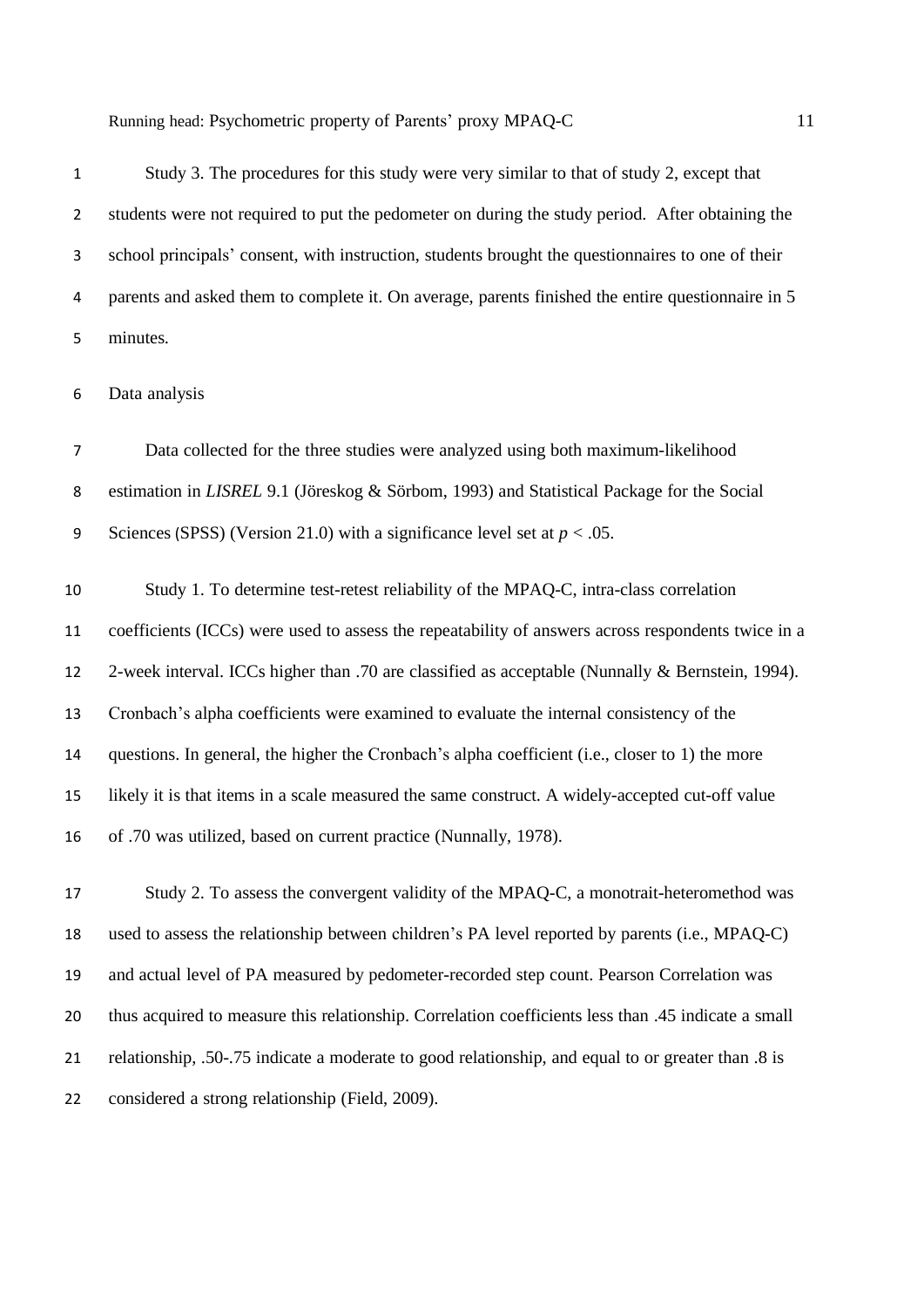and homoscedasticity, were identified and checked.

 Confirmatory factor analyses (CFA) were conducted to establish the factor validity and reliability of a single factor model of the MPAQ-C, and assess how well the data fit this measurement model. In line with the recommendations of Kline (2005), multiple fit indices were used to assess the model fit: relative chi-square (chi square / df), root-mean-square error of

approximation (RMSEA), standardized root mean residual (SRMR), Non-normed fit index

(NNFI) and comparative fit index (CFI). NNFI and CFI ranging between 0 and 1, with values

above 0.90, indicate a good fit to the data. Values of SRMR and RMSEA, which are less than .08,

are generally regarded as an acceptable fit (Hu & Bentler, 1999). Values of relative chi-square,

which range from 2.0 to 5.0, are considered desirable (Tabachnick & Fidell, 1989).

 Equally important, reliability that refers the precision or consistency of measurement was examined using standardized factor loadings (SFL), composite reliability (CR) and average variance extracted (AVE). Squared multiple correlation shows the proportion of variance that is explained by the observed variable. An item is considered to be reliable if its squared multiple correlation is 0.50 or above (Chin & Todd, 1995). Composite reliability examines the extent to which items in the construct relate to the studied construct, while average variance extracted shows the amount of total variance that is due to the latent variable and measurement error. In general, a scale is considered to be reliable if composite reliability is 0.7 or higher and AVE is 0.5 or above (Hair, Anderson, Tatham, & Black, 1998).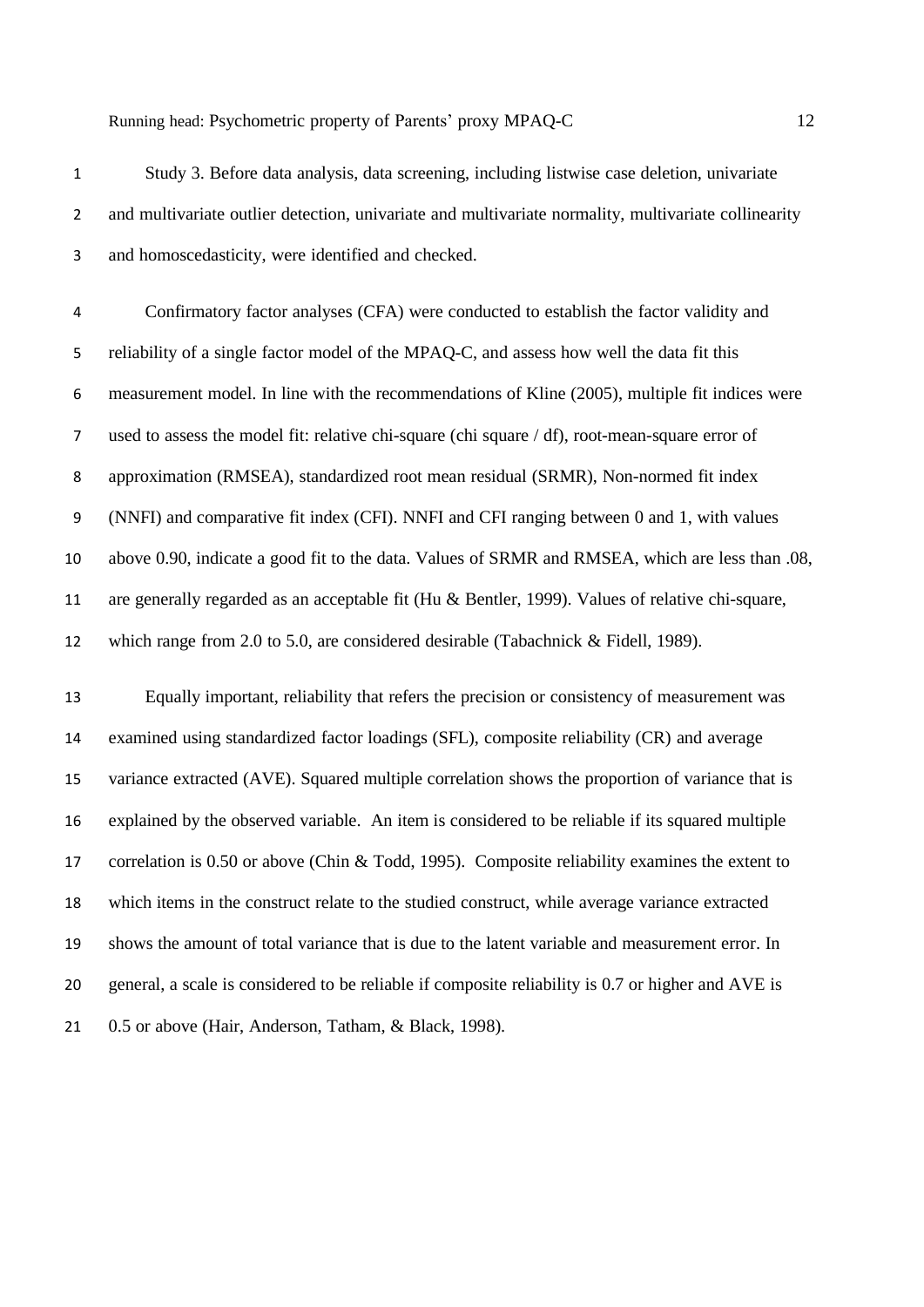| $\mathbf{1}$   | After examining factor structure of MPAQ-C using CFA, measurement invariance was                    |
|----------------|-----------------------------------------------------------------------------------------------------|
| $\overline{2}$ | addressed next. Measurement invariance examines the assumption that the latent structure of the     |
| 3              | measurement shall be valid for making inferences among different populations (i.e., fathers and     |
| 4              | mothers) in a sample (Cheung & Rensvold, 2002). A forward approach of factorial invariance          |
| 5              | (i.e., sequential constraint imposition) was used in this study. At first, a baseline model of each |
| 6              | measurement (i.e., configural invariance) was established for fathers and mothers at the            |
| 7              | beginning. If these baseline models for fathers and mothers were not the same, no further           |
| 8              | factorial invariance analysis was needed. On the contrary, if these models were the same,           |
| 9              | restrictive constraints would be added to the model. Next, factor loadings were considered to be    |
| 10             | equal among fathers and mothers to ensure equivalent relationship between a latent factor and its   |
| 11             | indicators in the CFA model (weak measurement invariance). Other than the mentioned fit             |
| 12             | indices, chi-square difference test for nested models was used. If a non-significant chi-square     |
| 13             | difference test was reported, it indicated invariance of two nested models. Also, CFI difference    |
| 14             | was reported as an indicator of factorial invariance (Cheung & Rensvold, 2002). A difference of     |
| 15             | less than .01 in the CFI would indicate that invariance should not be rejected.                     |

## Results

Study 1.

18 The intra-class correlation coefficient (ICC) for the MPAQ-C was .94 ( $p = .0005$ ), meaning that subjects could retake the MPAQ-C within a two week period and get consistent scores. When examining internal consistency of the MAQ-C, Cronbach's alpha for the MPAQ-C during study 1 was 0.785, and it was 0.792 for study 2. Taken together, our findings supported the internal consistency and test-retest reliability of MPAQ-C.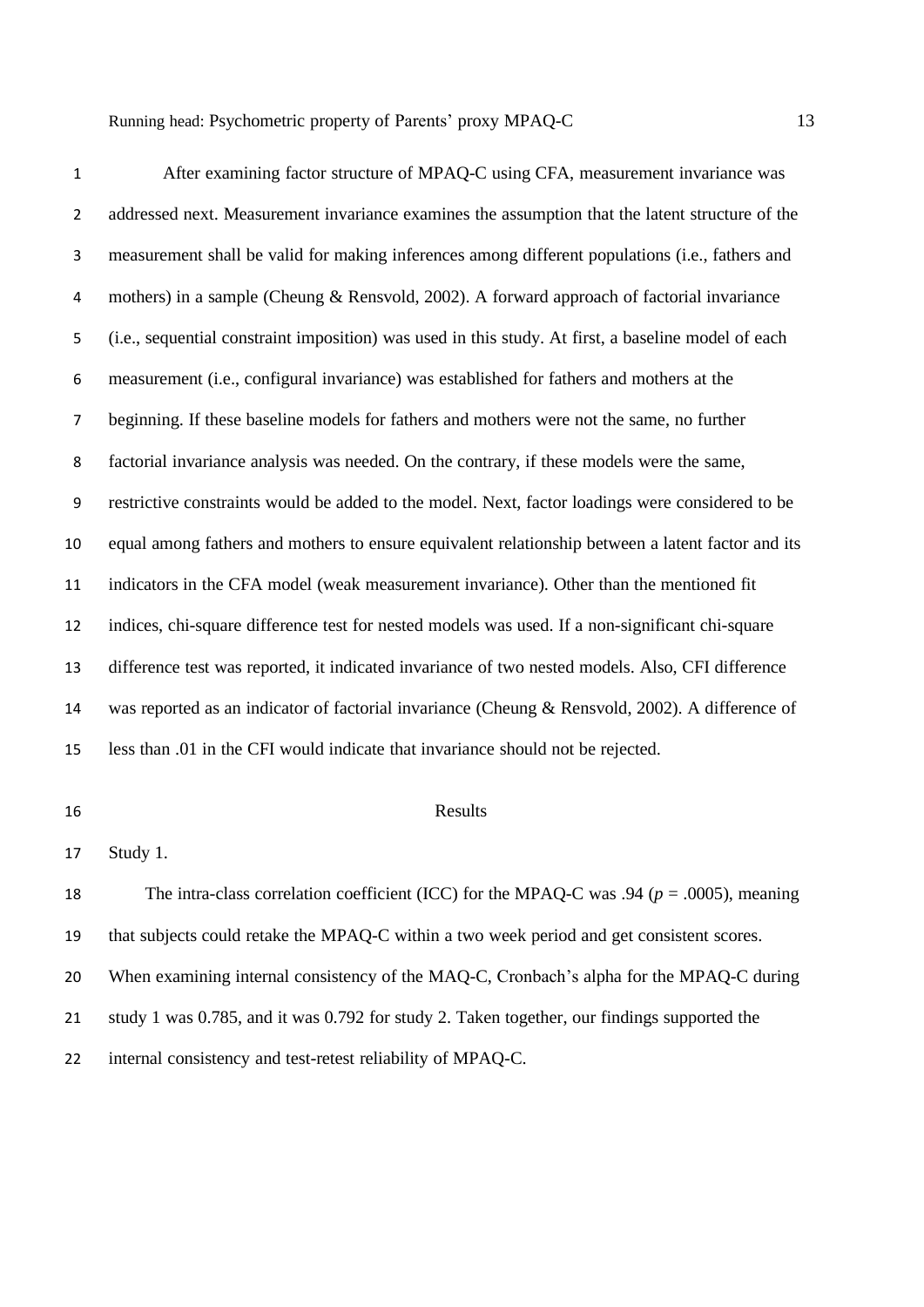| $\mathbf{1}$   | Study 2. Table 1 presents the correlations between parent proxy report of children's PA (i.e.,               |
|----------------|--------------------------------------------------------------------------------------------------------------|
| $\overline{2}$ | MPAQ-C) and step count data from the pedometers. Overall, the children's daily step count was                |
| 3              | 6223.78 (SD= 3324.33) and mean MPAQ-C was 2.14 (SD = .61). Mean score of the MPAQ-C                          |
| 4              | was positively correlated with total step count in a week ( $r = .63$ , $p = .01$ ), and total step count on |
| 5              | weekdays ( $r = .57$ , $p = .006$ ), and total step count on the weekend ( $r = .59$ , $p = .06$ ).          |
| 6              | Interestingly, mean score of the MPAQ-C was not significantly associated to                                  |
| 7              | students' BMI ( $r = -0.27$ , $p = 0.42$ ). Convergent validity of the MPAQ-C was moderate to good,          |
| 8              | suggesting that the MPAQ-C satisfactorily measured children's PA outside school time.                        |
| 9              | [INSERT TABLE 1 ABOUT HERE]                                                                                  |
| 10             | Study 3. Figure 1 shows the graphic measurement model of the MPAQ-C and Table 2                              |
| 11             | shows the results of the CFA. The model fit the data well $(\chi^2(9) = 42.78, p < .001; \chi^2/df = 4.753;$ |
| 12             | CFI = .977; NNFI = .962; SRMR = .036; RMSEA= .079 [90% CI = .057 to .104]). Validity of                      |
| 13             | the MPAQ-C was further supported by the Standardized Factor Loadings (SFL), standardized                     |
| 14             | loading estimates of items. The SFL of all items were above .50 as recommended (Hair et al.,                 |
| 15             | 1998). The 6 items in the MPAQ-C combined to measure a construct (i.e., children's PA), and                  |
| 16             | the MPAQ-C had satisfactory factor validity. Table 3 presents the standardized parameter                     |
| 17             | estimates, squared multiple correlation, composited reliability, and average variance extracted              |
| 18             | (AVE) for the measurement model of the MPAQ-C. Researchers (Fornell & Larcker, 1981; Hair                    |
| 19             | et al., 1998) have suggested that acceptable composite reliability is 0.70, and that of the MPAQ-            |
| 20             | C was 0.80. Next, squared multiple correlations ranged from 0.28 (item 3) to 0.46 (item 6) while             |
| 21             | the AVE was .40, which was lower than the recommended value (i.e., 0.5 or above) (Hair et al.,               |

1998). Despite the lower squared multiple correlations for some items (e.g., item 3, 4 and 1) that

resulted in lower AVE, inclusion of these items did not negatively affect the overall model fit, so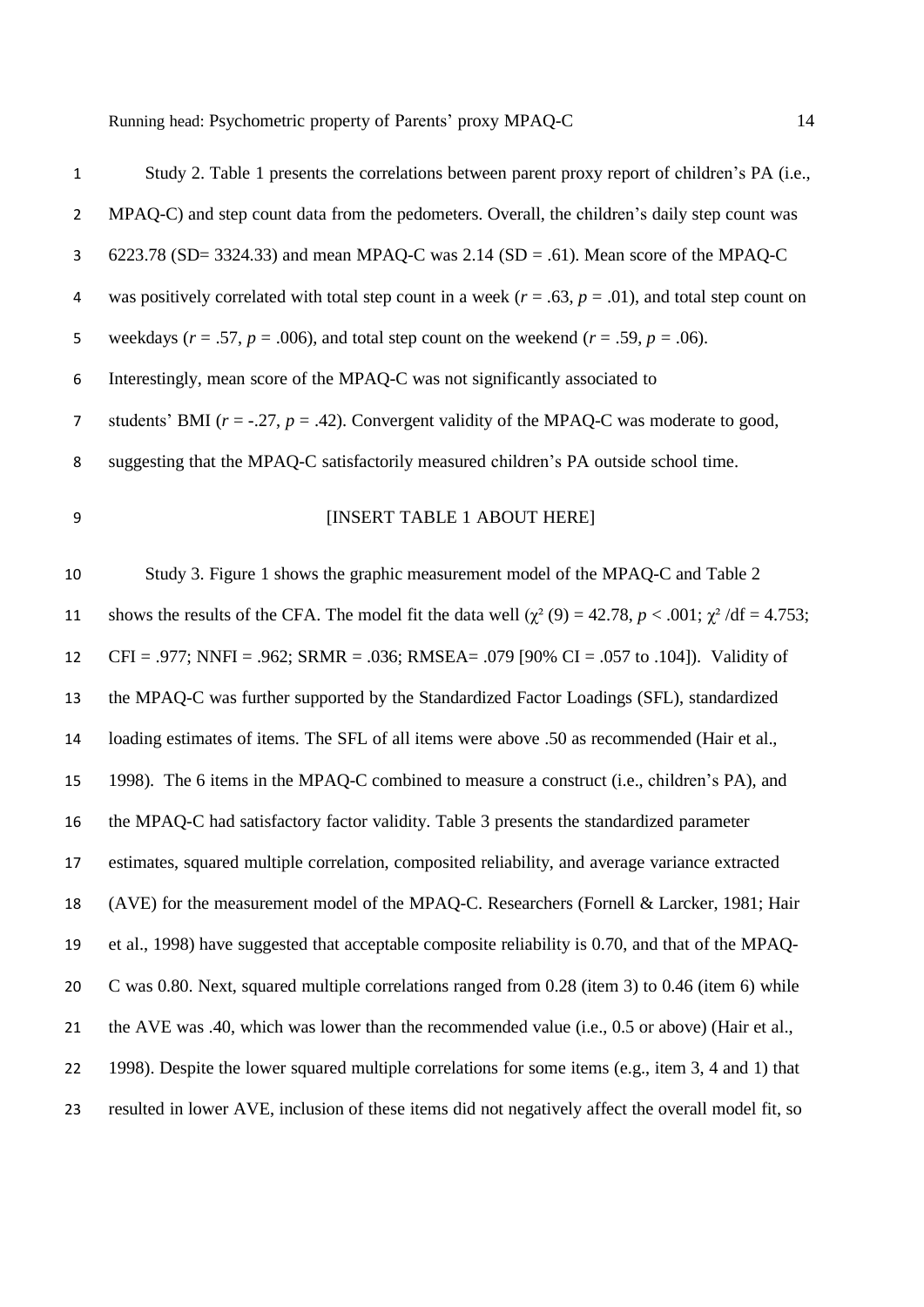these items were retained in the model. In sum, satisfactory factor validity and fair reliability of MPAQ-C were found.

| 3              | Table 4 depicted the fit indices for each step of the measurement invariance analysis. Prior           |
|----------------|--------------------------------------------------------------------------------------------------------|
| 4              | to invariance analysis, a one-factor model was acceptable for both fathers ( $\chi^2$ (14) = 39.93, p  |
| 5              | < .001; CFI = .957) and mothers ( $\chi^2$ (14) = 17.49, p > .05; CFI = .996). Also, the multi-group   |
| 6              | analysis in the unconstrained model (i.e., Model 1) showed an acceptable baseline model for            |
| $\overline{7}$ | fathers and mothers $(\chi^2 (28) = 93.313, p < .05; CFI = 1.000)$ . Next, in Model 2, all factor      |
| 8              | loadings were constrained to be equal among fathers and mothers ( $\chi^2$ (34) = 96.765, p < .05; CFI |
| 9              | $= 1.000$ ). As this level of invariance was nested within Model 1, a chi-square difference test was   |
| 10             | conducted to compare which model fits the data better $(\Delta x)(6) = 3.44$ , $p > .05$ ) and the     |
| 11             | result was not significant. Also, there was no change to the CFA between Models 1 and 2, which         |
| 12             | supported that the factor loadings were invariant across fathers and mothers. In summary, the          |
| 13             | six-item MPAQ-C was deemed reliable and valid as a measure of parent proxy reported PA.                |
| 14             | [INSERT FIGURE 1, and TABLES 2, 3 and 4 ABOUT HERE]                                                    |
| 15             | Discussion                                                                                             |
| 16             | The Modified Physical Activity Questionnaire for Children (MPAQ-C) was developed to                    |
| 17             | overcome the dearth of published and psychometrically validated parent proxy questionnaires            |
| 18             | that can be used to measure Chinese children's PA. This study sought to examine the                    |
| 19             | psychometric properties of the MPAQ-C used by Chinese parents to report their young                    |
| 20             | children's PA participation outside school time. The most important findings of the study were         |
| 21             | that: (a) test-retest reliability and internal consistency of the MPAQ-C were high; (b) the            |
| 22             | comparison between parent proxy report of children's PA and step data from pedometers                  |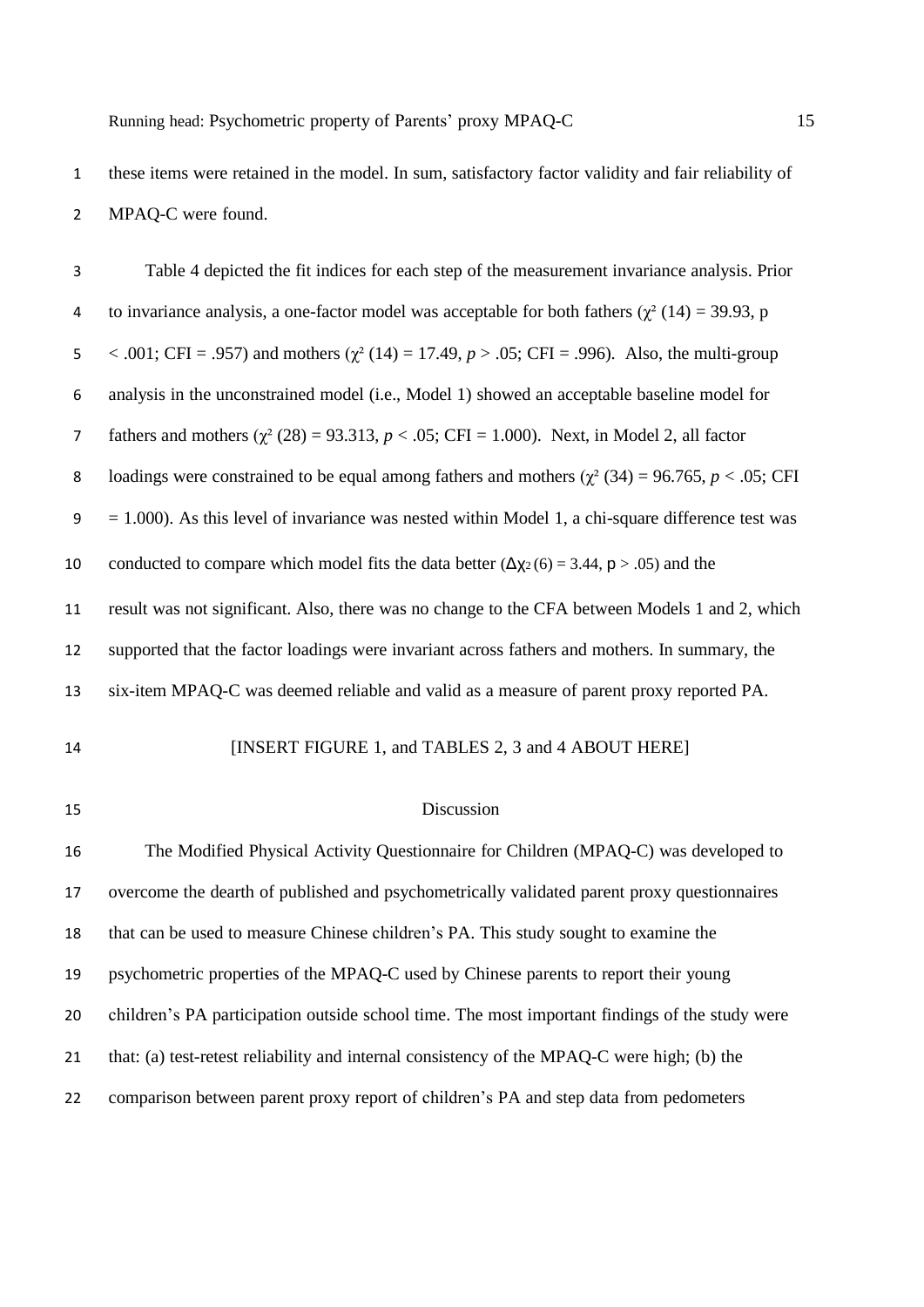invariance provided additional evidence that the MPAQ-C is acceptable for use with young Chinese children.

Composite reliability, individual items' squared multiple correlations, and measurement

 To date, existing literature on the validity of parent proxy of children's PA is incomplete. Some researchers attempted to develop validated parent proxy measures (e.g. questionnaires, electronic activity diaries) of children's PA, but failed (Bender, Brownson, Elliott, & Haire- Joshu, 2005; Lau, Engelen, & Bunday, 2013; Telford, Salmon, Jolley, & Crawford, 2004). Researchers explained that parents might not totally understand how to complete the diaries or questionnaires, and that estimating and differentiating various activity levels may result in misreporting their children's PA. Additionally, some questionnaires used in these studies asked parents to report their children's PA all times during weekdays and weekends. The validity of the questionnaires was lower because parents could not always be with their children in school. Therefore, out of social desirability or lack of information and observation, some parents might under- or overestimate their child's PA. In this study, parents only reported their children's PA during specified times when they were likely to observe their young children's PA (i.e., before and after school times in weekdays and weekends); this adjustment may have increased the validity of the MPAQ-C in this study. In fact, this questionnaire was similar to that of Manios, Kafatos and Markakis (1998), who asked parents to assess their children's 3-day leisure time PA. Leisure time in that study was considered time away from school, and it included afternoons, evenings and weekends, travel to and from school meal times, and sleeping habits. Taken together, these findings suggest that the validity of parent proxy report may be increased if the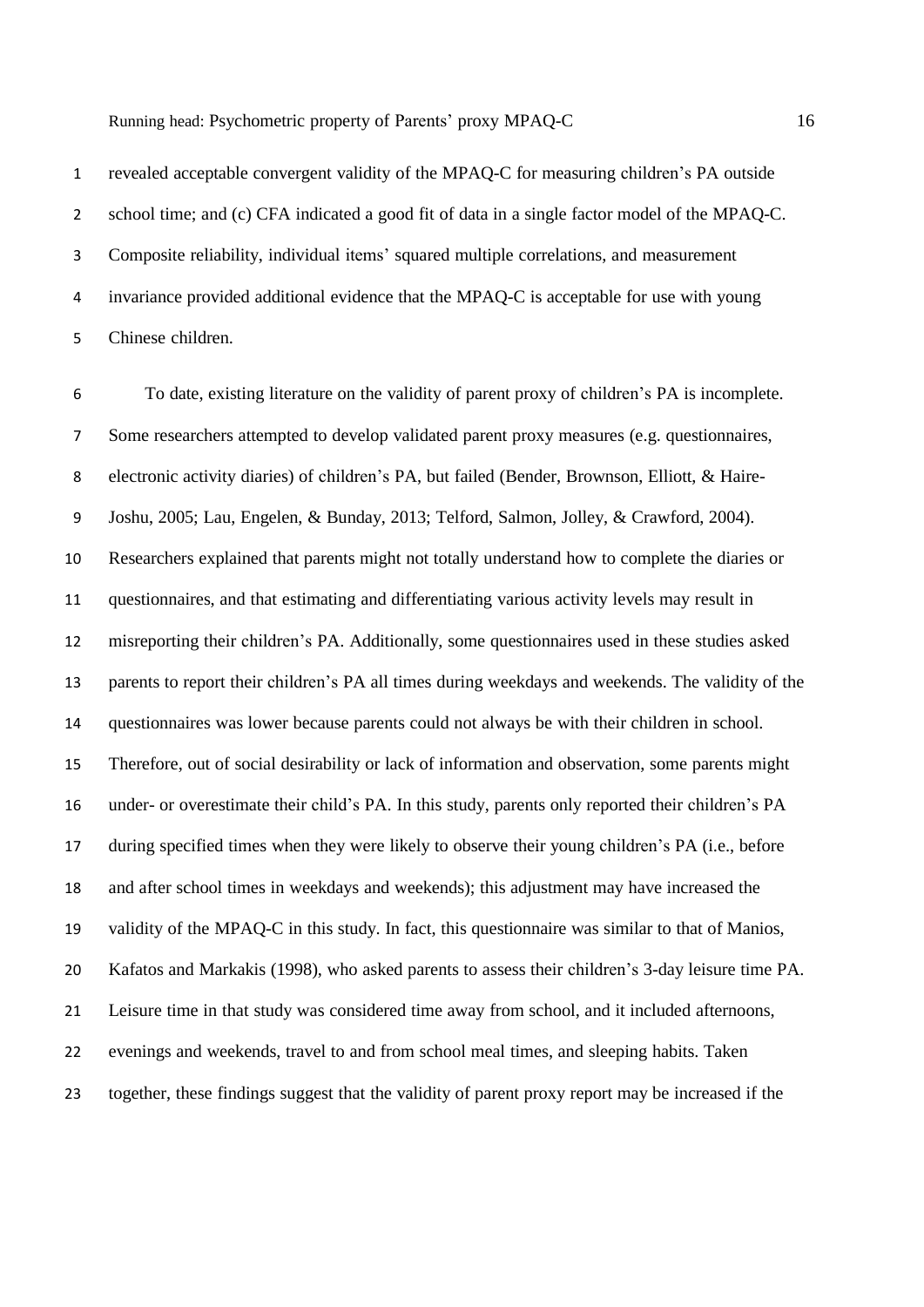reported times of children's PA were specified, and if parents were more likely to be with their children.

 Compared to the previous reliability studies of parents' proxy report on children's PA (Janz, et al., 2005; Manios et al., 1998; Purslow et al., 2009; Sithole & Veugelers, 2008), MPAQ-C's intra-class reliability correlation coefficient was higher (ICC ranged .20 - .70). Possibly, this is related to the longer length of the data collection period (i.e., 7 days). Manios et al. (1998) pointed out that parents' proxy-reports of children PA would be more reliable if data were obtained over a period of 3 days or more, compared to the data obtained from 2 separate days of observation used in the study by Sallis, Buono, Roby, Carlson and Nelson (1990). It is also possible that narrowing the period of data collection (i.e., before and after school), and focusing on specific periods of time when children's PA is more likely observed by their parents, can further enhance reported reliability and validity.

 The findings of the study provide additional information for researchers who want to use the MPAQ-C to measure young Chinese children's PA in the future. Since most of children's PA measurements (i.e., the PAQ-C) were developed in western countries (Crocker et al., 1997), to date, there have been limited measurements for examining PA in different cultures (i.e., Chinese children in Hong Kong.)

 Although this study reported many novel findings that should advance PA measurement in young Chinese children, it is not without methodological limitations. First, the questionnaires were self-administered, which might lead to social desirability bias and lessen validity. In addition, this study mostly utilized a cross-sectional design in that all of the questionnaire data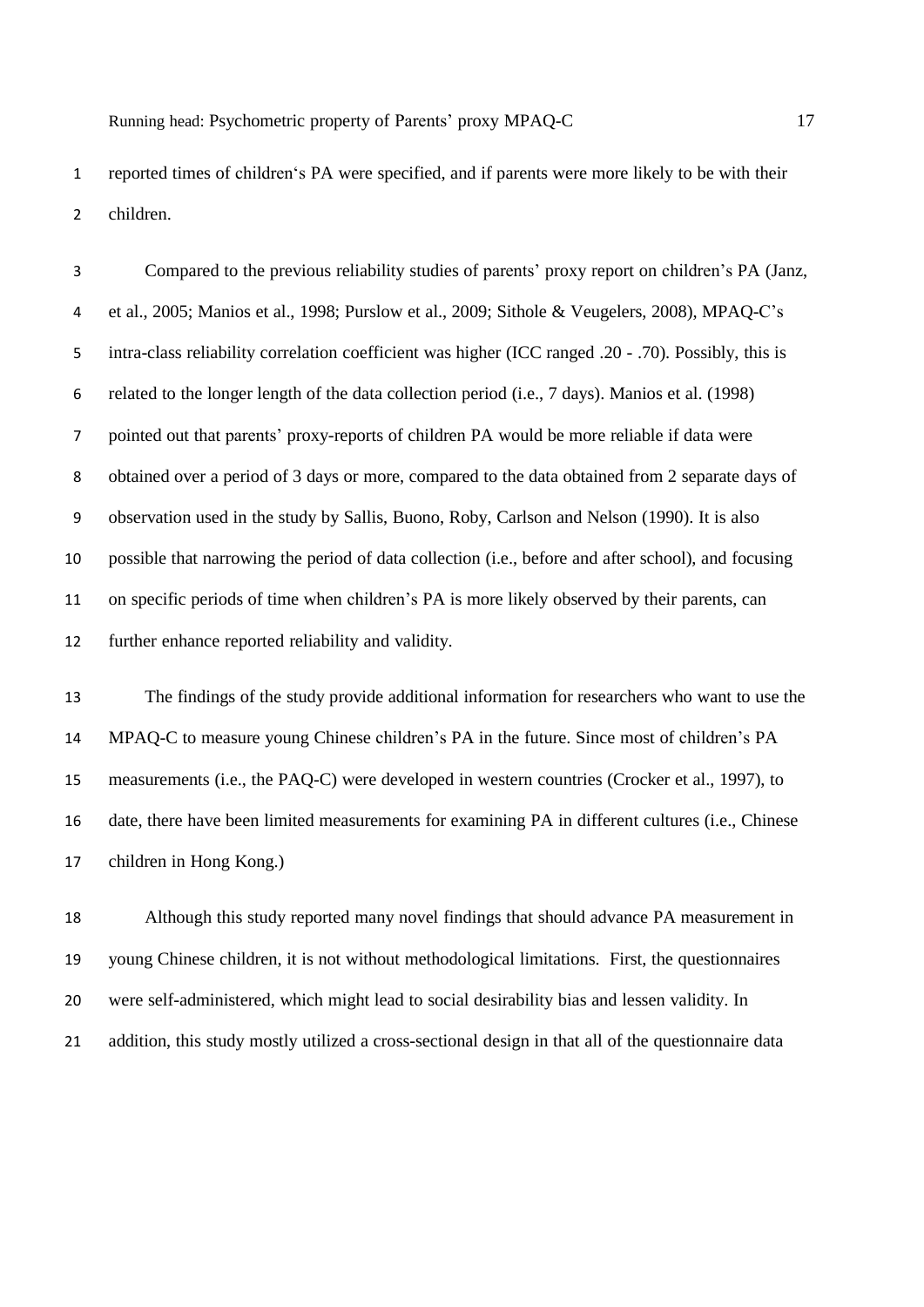| $\mathbf{1}$   | were collected at one time. Children's PA may change over time or from day to day; as a result,    |
|----------------|----------------------------------------------------------------------------------------------------|
| $\overline{2}$ | addressing children's PA characteristics over time in future measurement research is important.    |
| 3              | This study also sets the stage for numerous future research studies. First, it is important to     |
| 4              | fully understand how children's PA is determined, so other socializing agents, such as siblings,   |
| 5              | peers, and teachers should be examined for their viability for serving as children's proxy report  |
| 6              | of their PA in future studies. In addition, a longitudinal study should investigate changes in     |
| 7              | children's PA at multiple times throughout multiple years. Finally, future studies should ask both |
| 8              | parents to complete the MPAQ-C, especially since most of the respondents in this study were        |
| 9              | mothers. To conclude, this study confirmed that the validity and reliability of using the MPAQ-C   |
| 10             | with parent proxy to assess young Chinese children's PA. The MPAQ-C showed promise as a            |
| 11             | measurement for future related study in Chinese populations. Future work in this area should       |
| 12             | help improve the accuracy of measuring younger children's PA.                                      |
| 13             | End notes                                                                                          |
| 14             | Acknowledgments                                                                                    |
| 15             | Reference list                                                                                     |
| 16             | Baquet, G., Stratton, G., Van Praagh, E., & Berthoin, S. (2007). Improving physical activity       |
| 17             | assessment in prepubertal children with high-frequency accelerometry monitoring: a                 |
| 18             | methodological issue. Preventive Medicine, 44(2), 143-147.                                         |
| 19             | Bauman, A., Phongsavan, P., Schoeppe, S., & Owen, N. (2006). Physical activity measurement--       |
| 20             | a primer for health promotion. Promotion & education, $13(2)$ , 92-103.                            |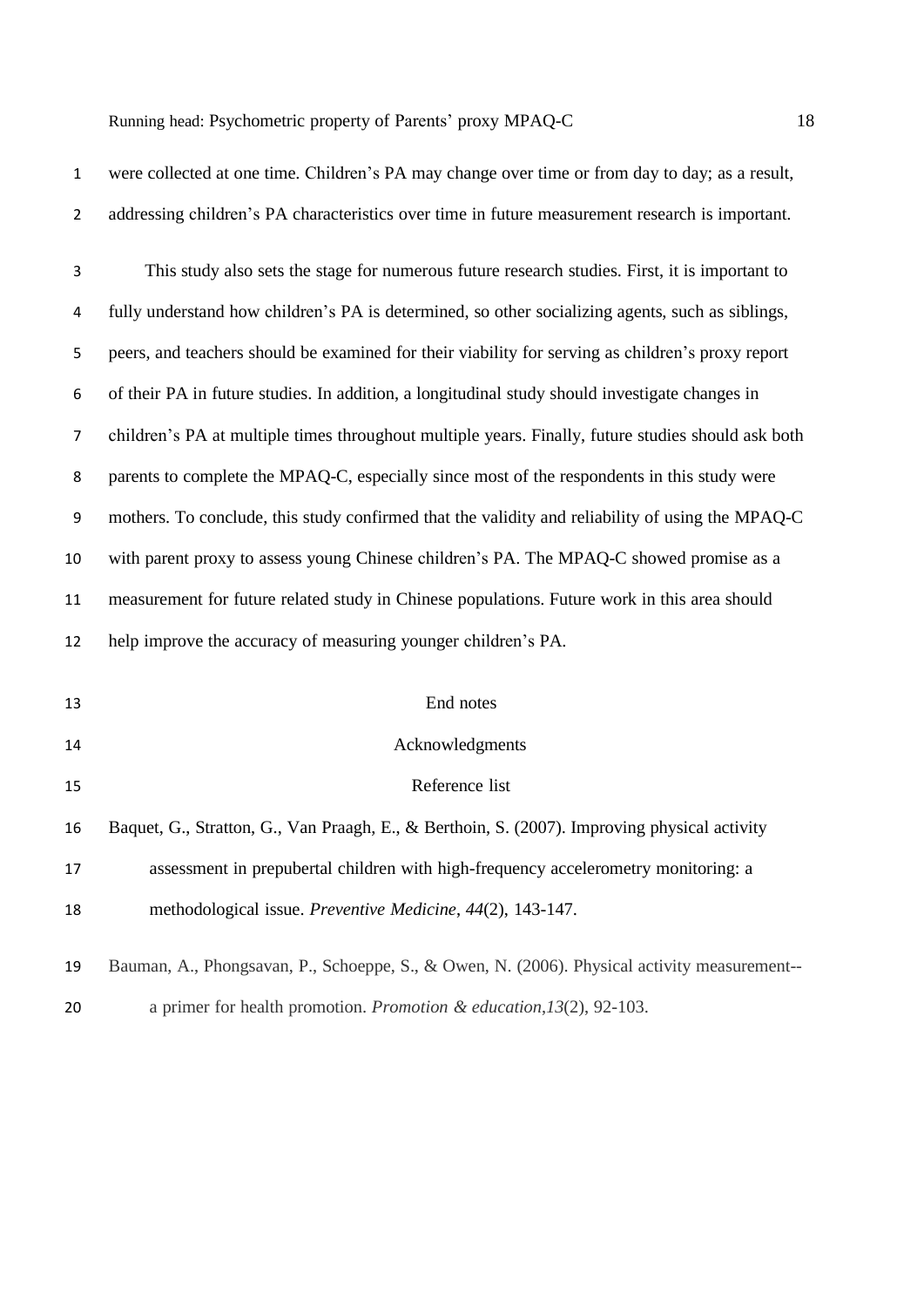| $\mathbf{1}$ | Bender, J.M., Brownson, R.C., & Elliott, M.B. (2005). Children's Physical Activity: Using            |
|--------------|------------------------------------------------------------------------------------------------------|
| 2            | Accelerometers to Validate a Parent Proxy Record. Medicine and Science in Sports and                 |
| 3            | <i>Exercise</i> , 37(8), 1409-13.                                                                    |
| 4            | Bentler, P. M. & Chou, C. P. (1987). Practical issues in structural equation modeling.               |
| 5            | Sociological Methods and Research, 16, 78-117.                                                       |
| 6            | Cheung, G.W., & Rensvold, R.B. (2002). Evaluating goodness of fit indexes for testing                |
| 7            | measurement invariance. Structural Equation Modeling, 9(2), 233-255.                                 |
| 8            | Chin, W. W., & Todd, P. A. (1995). On the use, usefulness and ease of structural equation            |
| 9            | modeling in mis research: A note of caution. Management Information Systems quarterly,               |
| 10           | 19(2), 237-247.                                                                                      |
| 11           | Chow, B. C., & Louie, H. T. (2010). Comparison of parent proxy report of children's physical         |
| 12           | activity with pedometry and accelerometry. Medicine & Science in Sports & Exercise,                  |
| 13           | $45(5)$ , 486.                                                                                       |
| 14           | Crocker, P. R. E., Bailey, D. A., Faulkner, R. A., Kowalski, K. C., & McGrath, R. (1997).            |
| 15           | Measuring general levels of physical activity: preliminary evidence for the Physical                 |
| 16           | Activity Questionnaire for Children. Medicine & Science in Sports & Exercise, 29(10),                |
| 17           | 1344-1349.                                                                                           |
| 18           | Dowda, M., Pate, R. R., Sallis, J. F., Freedson, P. S., Taylor, W. C., Sirard, J. R., & Trost, S. G. |
| 19           | (2007). Agreement between student-reported and proxy-reported physical activity                      |
| 20           | questionnaires. Pediatric Exercise Science, 19(3), 310-318.                                          |
| 21           | Field, A. P. (2009). Discovering statistics using SPSS. London, England: SAGE.                       |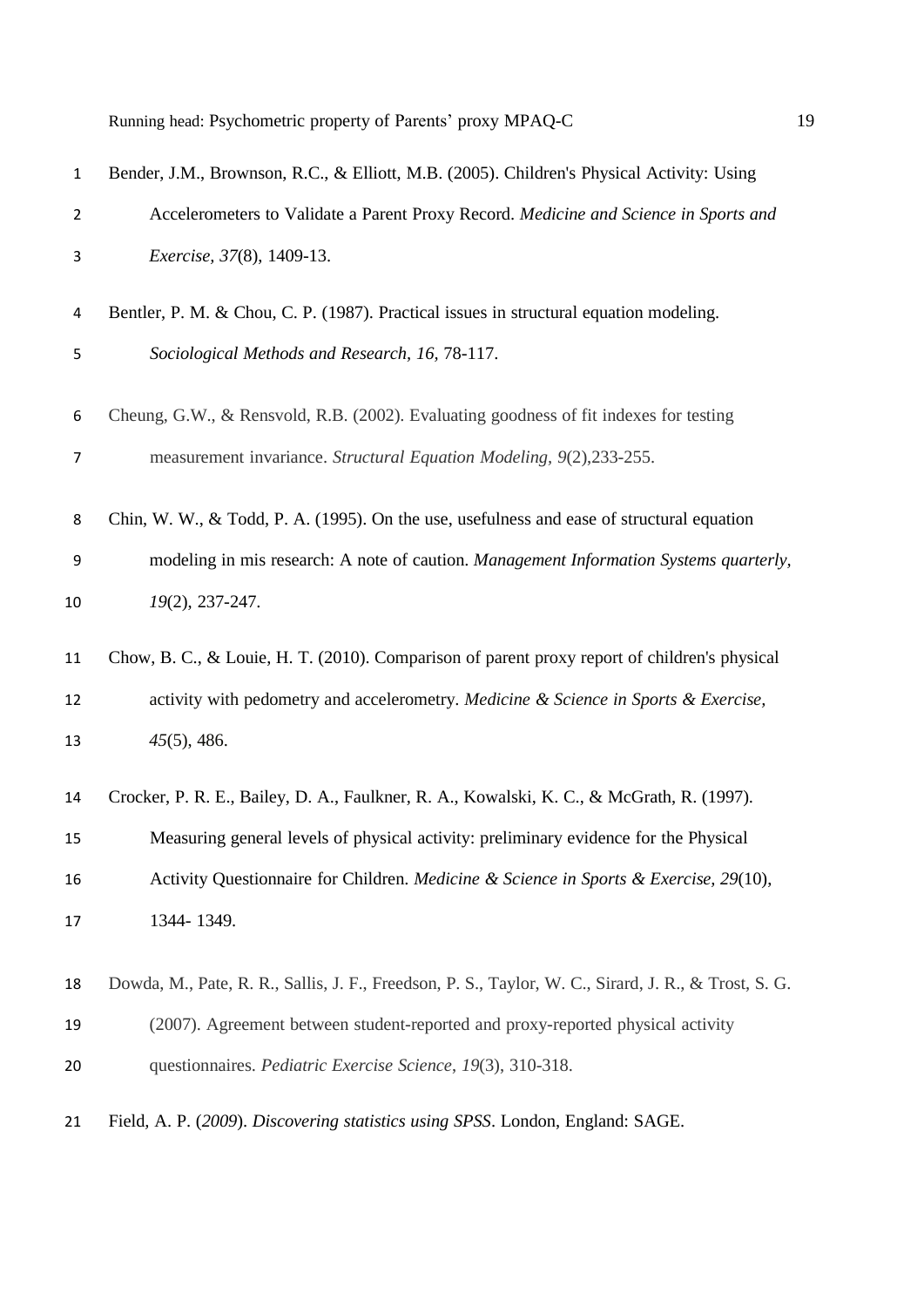| $\mathbf{1}$ | Fornell, C., & Larcker, D. F. (1981). Evaluating Structural Equation Models with Unobservable     |
|--------------|---------------------------------------------------------------------------------------------------|
| 2            | Variables and Measurement Error. Journal of Marketing Research, 18(1), 39-50.                     |
| 3            | Hair, J. F., Anderson, R. E., Tatham, R. L., & Black, W. C. (1998). Multivariate data analysis    |
| 4            | (5th ed.). Englewood Cliffs, NJ: Printice-Hall.                                                   |
| 5            | Hoffereth, S.L., & Sandberg, J.F. (2001). How American children spend their time. Journal of      |
| 6            | Marriage and Family, 63 (2), 295-308.                                                             |
| 7            | Hu, L., & Bentler, P. (1999). Cutoff criteria for fit indexes in covariance structure analysis:   |
| 8            | Conventional criteria versus new alternatives. Structural Equation Modeling, 6, 1-55.             |
| 9            | Janz, K. F., Broffitt, B., & Levy, S. M. (2005). Validation evidence for the Netherlands Physical |
| 10           | Activity Questionnaire for young children. Research Quarterly for Exercise and Sport,             |
| 11           | 76(3), 363-369.                                                                                   |
| 12           | Jöreskog, K. G., & Sörbom, D. (1993). LISREL 8: Structural Equation Modeling with the             |
| 13           | SIMPLIS Command Language. Chicago, IL: Scientific Software International Inc.                     |
| 14           | Kline, R. (2005). Principles and practice of structural equation modeling (2nd ed.). New York,    |
| 15           | NY: Guilford Press.                                                                               |
| 16           | Kotani, K., Nishida, M., Yamashita, S., Funahashi, T., Fujioka, S., Tokunaga, K.,  Matsuzawa,     |
| 17           | Y. (1997). Two decades of annual medical examinations in Japanese obese children: do              |
| 18           | obese children grow into obese adults? International Journal of Obesity and Related               |
| 19           | Metabolic Disorders, 21, 912-921.                                                                 |
| 20           | Kowalski, K. C., Crocker, P. R. E., & Faulkner, R. A. (1997). Validation of the Physical Activity |
| 21           | Questionnaire for Older Children. Pediatric Exercise Science, 9, 174-186.                         |
|              |                                                                                                   |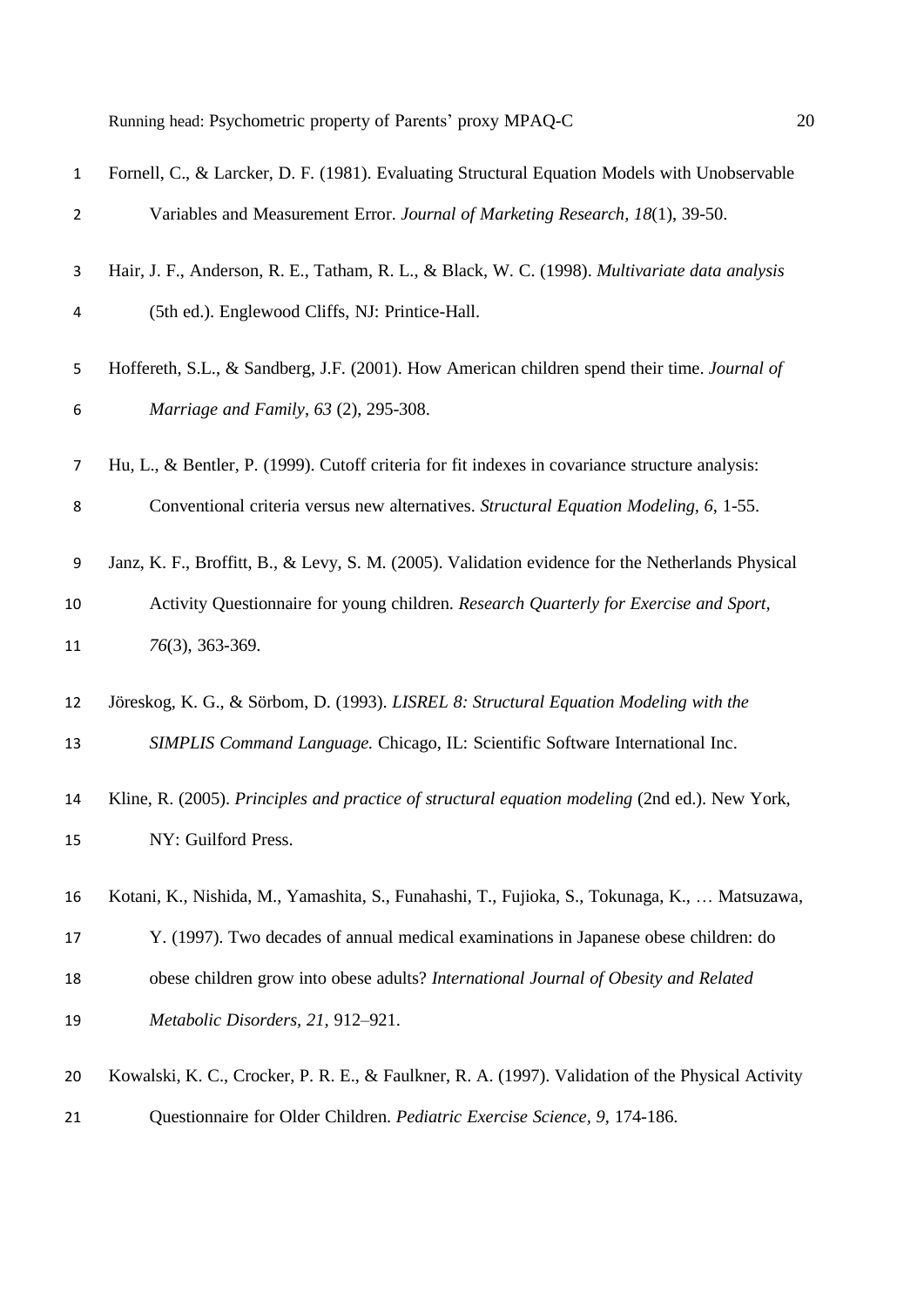| $\mathbf{1}$   | Lam. J. W. K., Sit, C. H. P., & Cerin, E. (2010). Physical activity and sedentary behaviours in            |
|----------------|------------------------------------------------------------------------------------------------------------|
| $\overline{2}$ | Hong Kong primary school children: Prevalence and gender differences. Preventive                           |
| 3              | Medicine, 51, 96-97.                                                                                       |
| 4              | Lau, J., Engelen, L., & Bundy, A. (2013). Parents' perceptions of children's physical activity             |
| 5              | compared on two Electronic diaries. Pediatric Exercise Science, 25(1), 124-137.                            |
| 6              | Leisure and Cultural Services Department (2009). Consultancy study on sport for Aall -                     |
| 7              | participation patterns of Hong Kong people in physical activities. Retrieved from                          |
| 8              | http://www.lcsd.gov.hk/specials/sportforall/pdf/study_abr_082009_e.pdf                                     |
| 9              | Loprinzi, P. D., & Cardinal, B. J. (2011). Measuring children's physical activity and sedentary            |
| 10             | behaviors. Journal of Exercise Science and Fitness, 9(1), 15-23.                                           |
| 11             | Manios, Y., Kafatos, A., & Markakis, G. (1998). Physical activity of 6-year old children:                  |
| 12             | Validation of two proxy reports. Pediatric Exercise Science, 10, 176-188.                                  |
| 13             | National Association for Sport and Physical Education (2004). Moving into the future: National             |
| 14             | standards for physical education (2nd edition). Reston, VA: National Association for Sport                 |
| 15             | and Physical Education.                                                                                    |
| 16             | Nunnally, J. C. (1978). Psychometric Theory. New York, NY: McGraw-Hill.                                    |
| 17             | Nunnally, J. C., & Bernstein, I.H. (1994). <i>Psychometric Theory (3<sup>rd</sup> ed.)</i> . New York, NY: |

McGraw-Hill.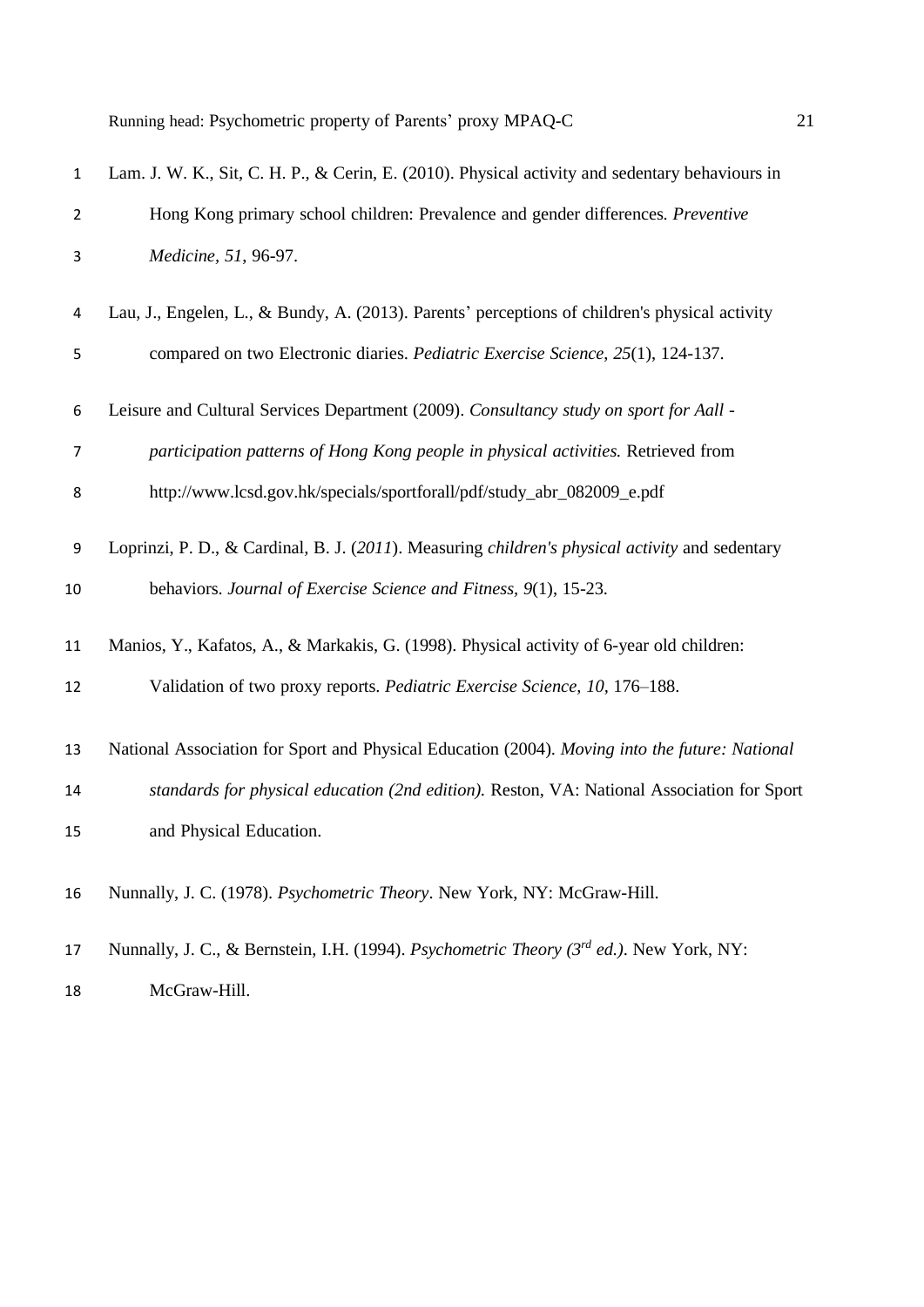| $\mathbf{1}$ | Partridge, J. A., Brustad, R. J., & Babkes Stellino, M. (2008). Social influence in sport. In T.S.                 |
|--------------|--------------------------------------------------------------------------------------------------------------------|
| 2            | Horn (3rd Ed.), Advances in Sport Psychology (pp. 269-291). Champaign, IL: Human                                   |
| 3            | Kinetics.                                                                                                          |
| 4            | Pugliese, J., & Tinsley, B. (2007). Parental socialization of child and adolescent physical activity:              |
| 5            | A meta-analysis. Journal of Family Psychology, 21(3), 331-343.                                                     |
| 6            | Purslow, L. R., Jaarsveld, C. H. M. van, Semmler, C., & Wardle, J. (2009). Validity and                            |
| 7            | prognostic value of parental ratings of children's activity. Preventive Medicine, 49(1), 28-                       |
| 8            | 31.                                                                                                                |
| 9            | Sallis, J. F., Buono, M. J., Roby, J. J., Carlson, D., & Nelson, J. A. (1990). The Caltrac                         |
| 10           | accelerometer as a physical activity monitor for school-age children. Medicine and Science                         |
| 11           | in Sports and Exercise, 22(5), 698-703.                                                                            |
| 12           | Sirard, J. R., & Pate, R. R. (2001). Physical activity assessment in children and adolescents.                     |
| 13           | Sports Medicine, 31, 439-454.                                                                                      |
| 14           | Sithole, F., & Veugelers, P. J. (2008). Parent and child reports of children's activity. Health                    |
| 15           | Reports, 19(3), 1-5.                                                                                               |
|              |                                                                                                                    |
| 16<br>17     | Tabchnick, B. G., & Fidel, L. S. (1989). Using multivariate statistics $(2^{nd} Ed.)$ . New Yrok:<br>Harper & Row. |
|              |                                                                                                                    |
| 18           | Telford, A., Salmon, J., Jolley, D., & Crawford, D. (2004). Reliability and validity of physical                   |
| 19           | activity questionnaires for children: the children's leisure activities study survey                               |
| 20           | (CLASS), Pediatric Exercise Science, 16(1), 64-78.                                                                 |
|              |                                                                                                                    |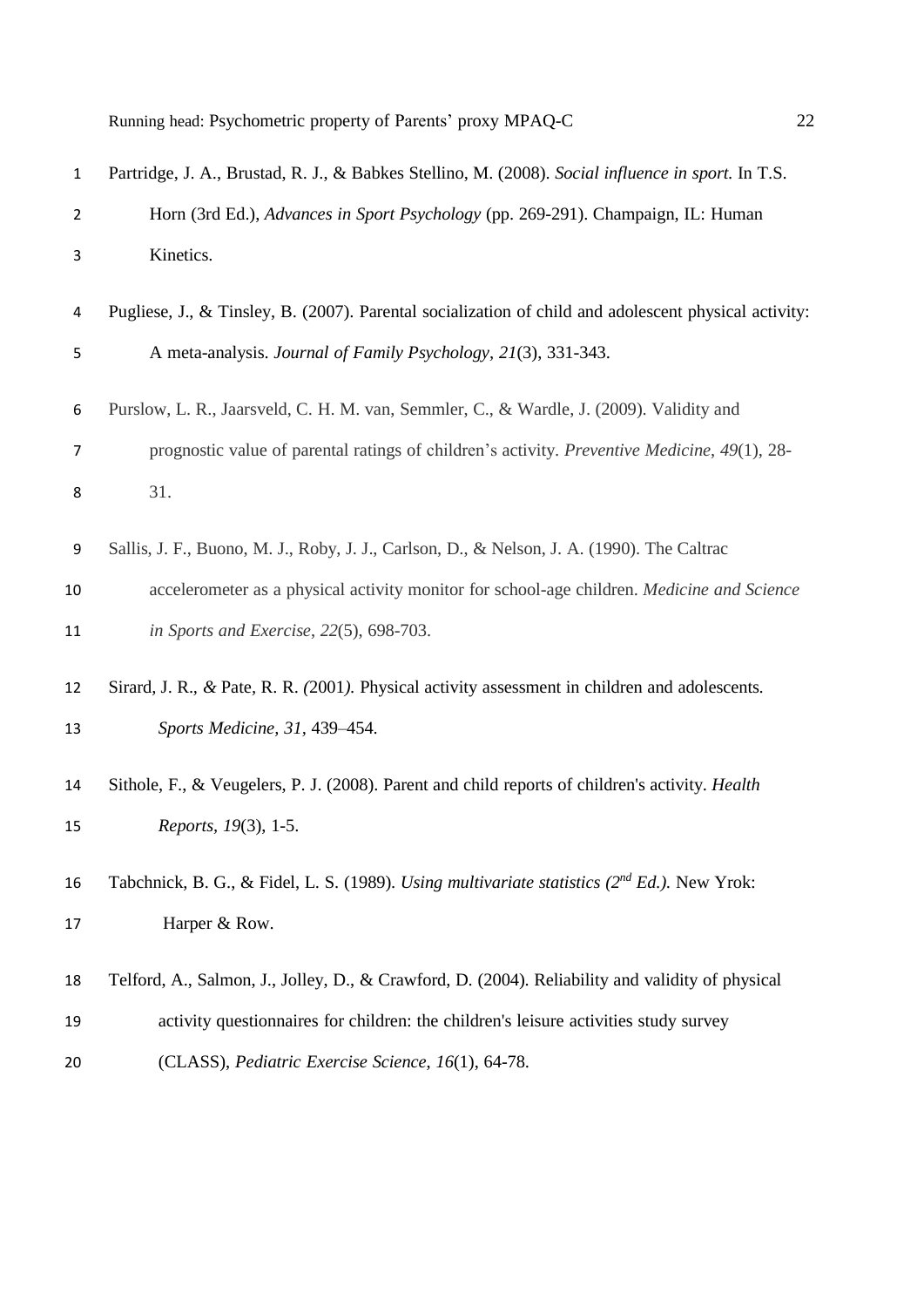| Running head: Psychometric property of Parents' proxy MPAQ-C |  | າາ |
|--------------------------------------------------------------|--|----|
|--------------------------------------------------------------|--|----|

| $\mathbf{1}$   | Trost, S. G. (2007). Measurement of physical activity in children and adolescents. American     |
|----------------|-------------------------------------------------------------------------------------------------|
| $\overline{2}$ | Journal of Lifestyle Medicine, 1(4), 299-314.                                                   |
| 3              | Trost, S. G., Morgan, A. M., Saunders, R., Felton, G., Ward, D. S., & Pate, R. R. (2000).       |
| 4              | Children'su of the Concept of physical activity. Pediatric Exercise Science. 12, 293-299.       |
| 5              | U.S. Department of Health and Human Services (USDHHS). (2000). Healthy people 2010:             |
| 6              | Understanding and improving health. Washington, DC: U.S. Government Printing Office,            |
| 7              | 22B, pp. 1-25.                                                                                  |
| 8              | Welk, G. J., Corbin, C. B., & Dale, D. (2000). Measurement issues in the assessment of physical |
| 9              | activity in children. Research Quarterly for Exercise and Sport, 71(2s), S59-S73.               |
| 10             | Whitaker, R. C., Wright, J. A., Pepe, M. S., Seidel, K. D., & Dietz, W. H. (1997). Predicting   |
| 11             | obesity in young adulthood from childhood and parental obesity. The New England journal         |
| 12             | of medicine, 337, 869-873.                                                                      |
| 13             | Figure captions                                                                                 |
| 14             | Figure 1. Measurement Model for the Modified Physical Activity Questionnaires for Children      |
| 15             | $(MPAQ-C)$                                                                                      |